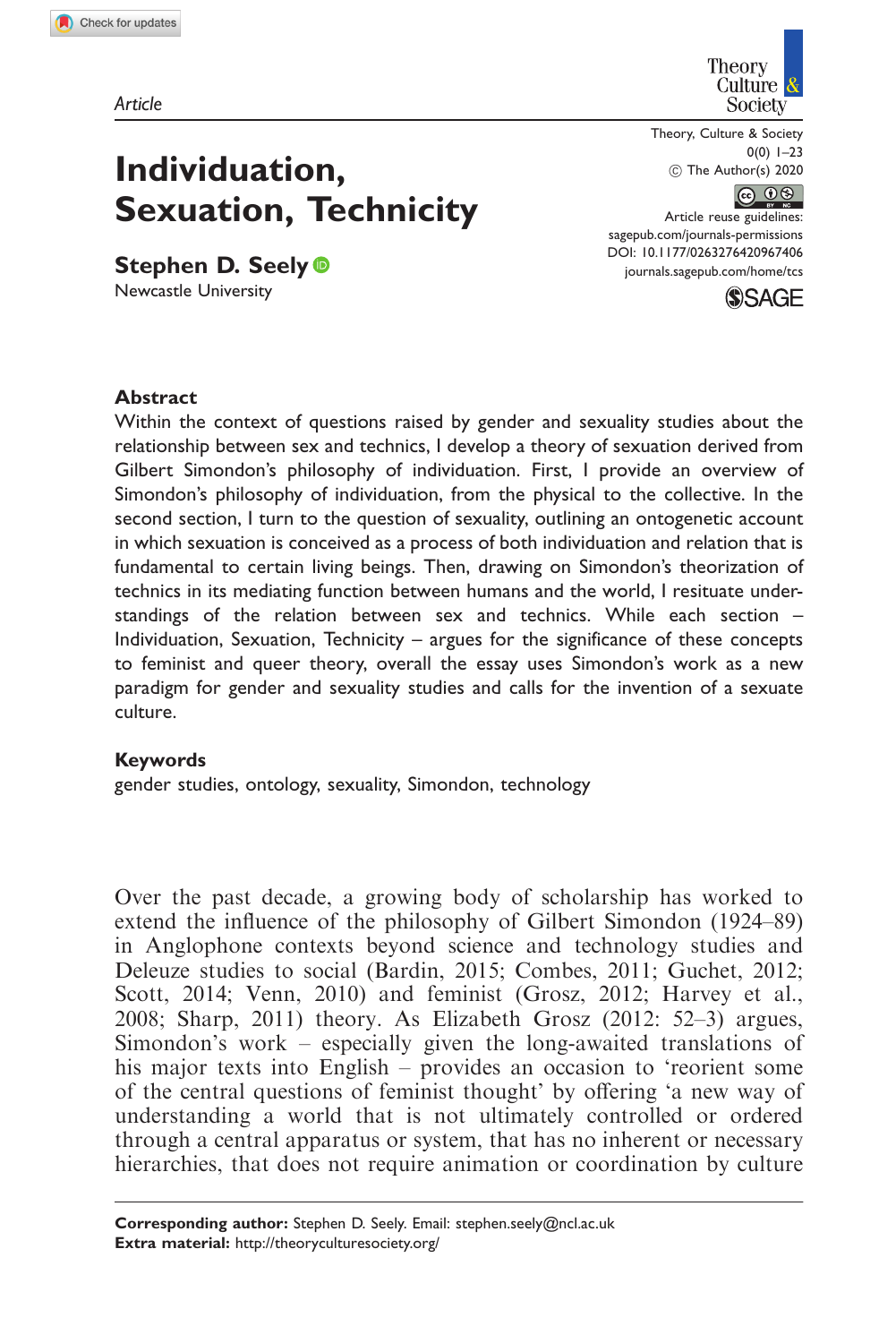but instead enables and makes culture itself possible'. This essay contributes to such a project by exploring the significance of Simondon's philosophy for rethinking sexuality and gender, using his work as the basis for a new theory of sexuation as an operation of individuation and relation. Such a theory, I suggest, will enable not only a reconceptualization of identity and sociality, but a new operational paradigm for gender and sexuality studies that is more capable of grasping the becomings of sex at all levels – from the vital to the psychic, collective, and technical – as well as the relations between them.

Although the basics of Simondon's philosophy of individuation are by now somewhat well known, I begin in the first section with an explication that closely follows Simondon's texts in order to outline the terms that characterize operations of ontogenesis. For Simondon, understanding the ontological status of any object – whether physical, vital, psychic, social, or technological – necessitates a study of the processes that have generated it, i.e. its ontogenesis. Applying this approach to the study of sex, the second section of the essay develops an ontogenesis of sexuality that attempts to rethink what sexuality is by thinking its process of genesis. For Simondon, the study of ontogenesis permits a new type of operational analogy that frees the object of research from structural or merely heuristic forms of analogy and allows passage between different 'regimes' or 'orders' of individuation. This 'transductive' method of analogy, as Simondon describes it, 'consists of transporting an operation of thought, learned and tested on a particularly known structure ... to another, particularly unknown, structure and the object of research'  $(2013: 532).<sup>1</sup>$ 

If the transductive method permits Simondon to pass from the physical level to the vital, and from the vital to the psychic and social, through operational analogies, then although he does not undertake a study of sexuation as a mode of individuation, I would argue that analogically transporting the operations of vital, psychic, and collective individuation onto sex enables such an experiment of thought. Indeed, for Simondon, while the transductive method might be '*applied* to ontogenesis', thereby allowing us to understand processes of individuation, 'it is also ontogenesis itself' (2013: 33, emphasis in original). The ontogenesis of sexuality presented here, then, is not intended as a conclusive proof based in scientific fact, but is what Simondon calls a 'journey of the discovering mind'  $(2013: 34)$  – a journey that might itself open onto new individuations of sex and life, both ontologically and epistemologically.

After theorizing sexuation as an operation of individuation, I then turn in the final section to reconsider the relationship between sex and technics, placing sexuality squarely in the passage between Simondon's rethinking of ontology (in  $L'individuation$   $\hat{a}$  la lumière des notions de forme et d'information) and his rethinking of technics (in Du mode d'existence des objets techniques). While, once again, Simondon never directly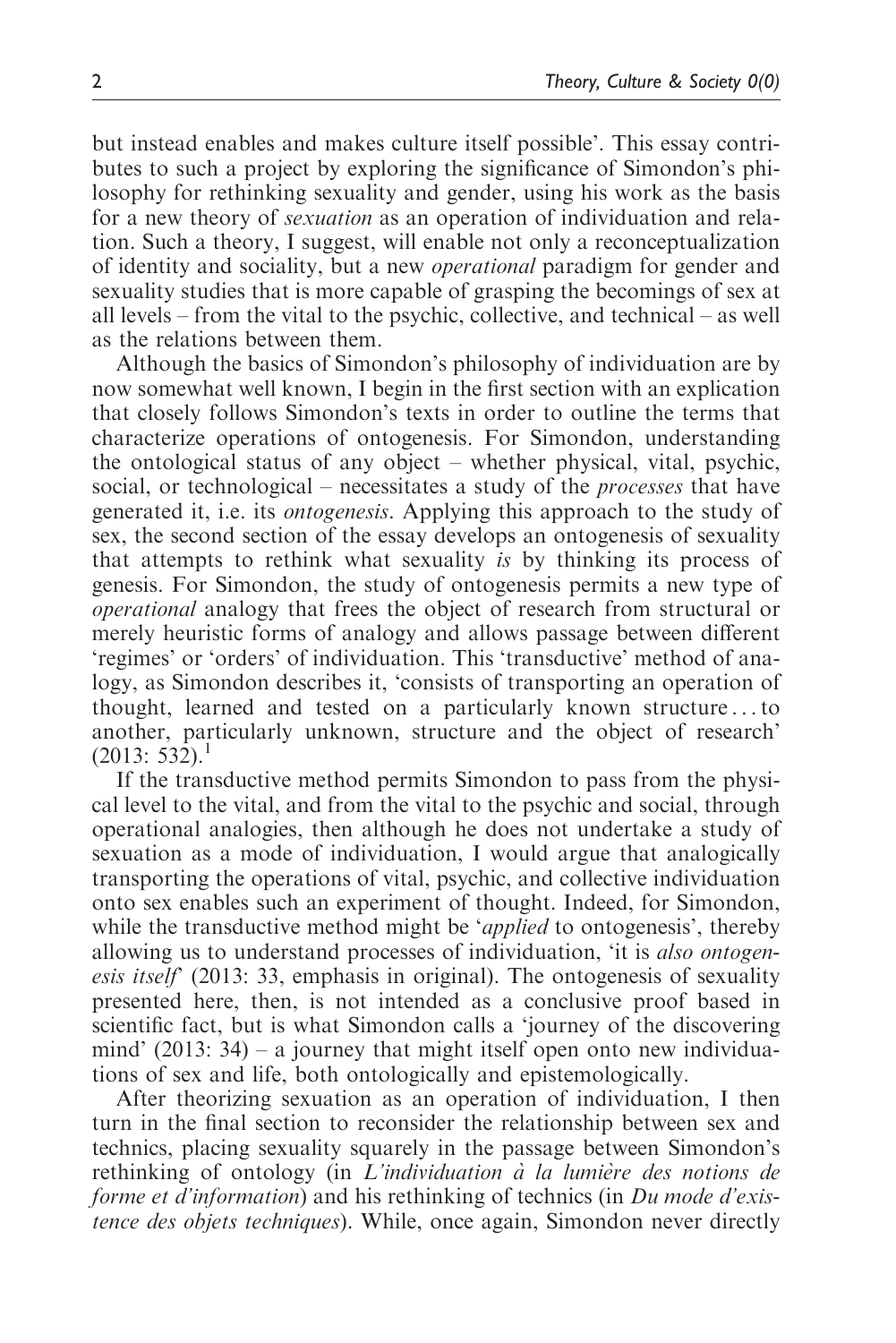considered the relationship between sexuality and technics – discussing sexuality only in *L'individuation*, while speaking only of generic 'man' (*l'homme*) in *Objets techniques*  $-1$  argue that his work nevertheless provides the elements for a profound reconceptualization of it. In L'individuation, Simondon provides what amounts to the ontological and epistemological foundations for a new philosophy of sexual difference and sexuate becoming, premised on a harsh critique of the neutrality of the 'objective' world, and suggests that an individual's vital and psychic sexuality must be given 'signification' within the transindividual domain. However, in *Objets techniques*, where he traces the source of this neutral, objective world to a hypertrophy of the technical mode of thought, and where he argues for the role of technics in facilitating new transindividual significations, the question of sexuality does not arise at all. Thinking 'transductively', then, I will suggest that his proposals for a new 'technical culture' can ultimately be achieved only in and through the associated invention of a sexuate culture. Grasping the ontogenetic and transductive relations between life, sex, and technics, I conclude, would lead to a queer-feminist politics oriented not toward a 'post-humanist' overcoming or transubstantiation of sex through technology, but toward the cultural amplification of sexuality.

### Individuation

The starting point of Simondon's project is the critique that western thought has granted an 'ontological privilege' to the individual – either as a merger of 'matter' and 'form' (in hylomorphism) or as eternal substance (in atomism) – and has only attempted to consider the principle of individuation ex post facto on the basis of a constituted individual. Against this view, Simondon elaborates a new ontology of individuation (or 'ontogenesis') in which the central terms of western metaphysics (atoms, form, matter) are replaced by form, information and potential: rather than the individual, Simondon centralizes operations of information that structure fields of energetic potential starting from an encounter with a structural seed or 'form' (see Simondon, 2013: 537–8). Drawing on the pre-Socratic notion of the apeiron, as well as on modern physics, the basis of Simondon's ontology is a *pre-individual* system that Simondon often refers to as 'nature', 'the real' or even 'réalité première'.<sup>2</sup> This preindividual reality consists of unstructured potentials in tense metastable equilibrium, without distinct phases but not self-identical or homogeneous (analogous to a supersaturated solution). When these tensions push the system to the point of incompatibility, it resolves itself by 'splitting' (se dédoubler) and 'dephasing' (se déphaser) (2013: 26). One of the phases emerging in this resolution is 'the individual', which consists of both a topological dimension, or 'structure', and a temporal dimension, the 'function' or 'operation'. The other phase is the remaining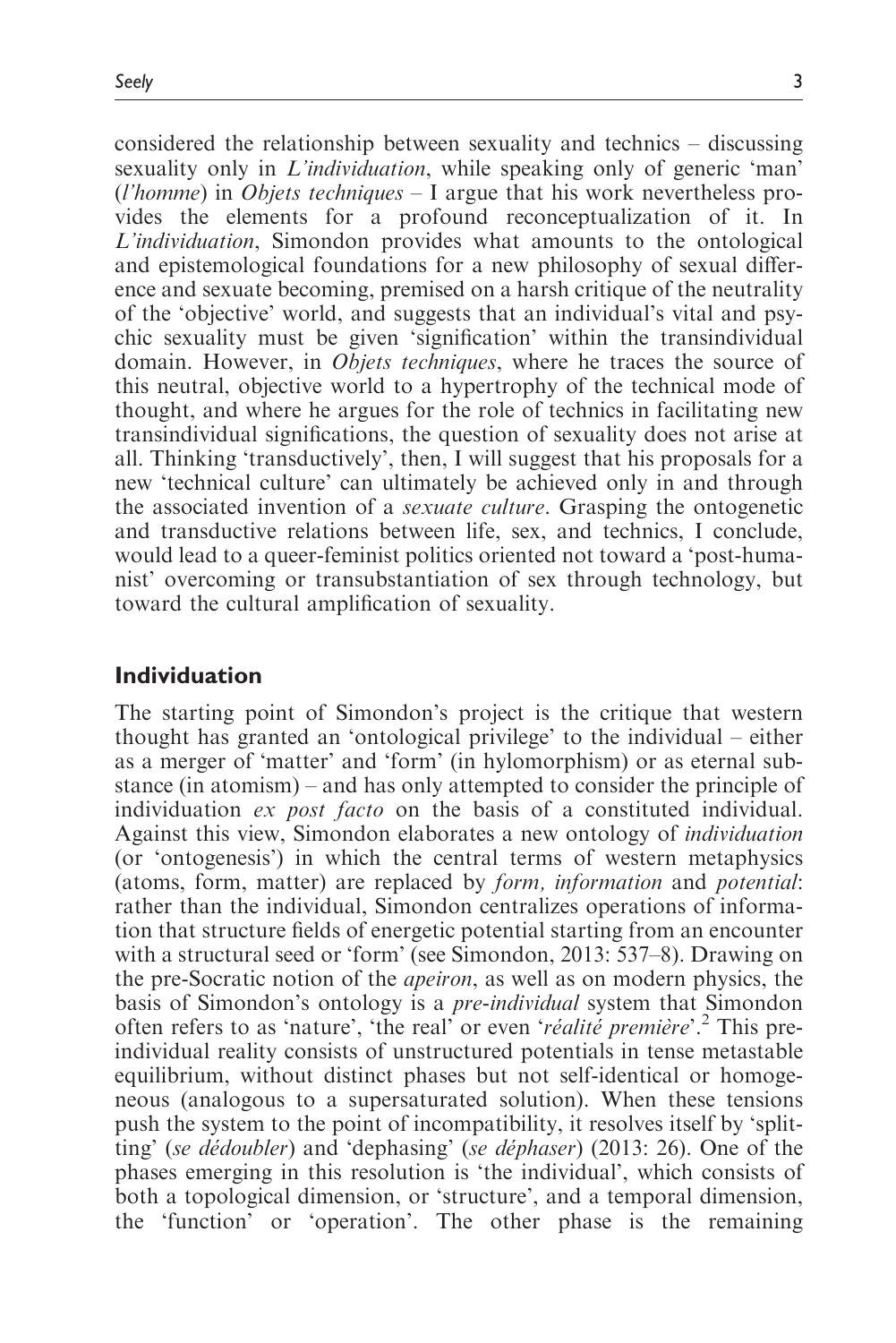unstructured potential of the pre-individual, which now becomes the individual's 'constitutive energetic system' or 'associated milieu' (2013: 62). Crystallization, to take Simondon's paradigmatic case, brings about a stabilized resolution in a tense pre-individual field (the supersaturated solution) when the insertion of a structural seed (the solvent molecule) pushes the system out of its metastable equilibrium and generates both an individual (the crystal) and a milieu (the 'mother water'). For Simondon, the essence of individuation is a process of 'transduction' which simultaneously establishes two distinct domains and places them in 'communication' with one another. The individual is therefore 'relative' in two senses: 1) it exists only as a relation between two disparate domains and 2) it exists only in relation to its associated milieu (2013: 26). For Simondon, this is why relation is the only form of reality and why the 'units' of his ontology are not individual beings but *individua*tions of pre-individual being. An individual is therefore not 'a substance nor a precarious being aspiring to substantiality' but rather 'a singular point in an open infinity of relations' (2013: 334).

It is precisely the individual's relation to its milieu, or its associated energetic conditions, that marks the difference between physical and vital regimes of individuation. Simply put: a living individual is one that carries its milieu with it, with which it remains in a constant relation of exchange, while the physical individual does not.<sup>3</sup> This means that the living individual continues to exist at metastable equilibrium and thus 'conserves within itself a permanent activity of individuation' (2013: 27). While a crystal is individuated all at once and must be placed back into a supersaturated solution in order to generate additional layers, a living individual carries within and around itself a certain 'load' (charge) of preindividual potential, giving it the capacity to dephase and generate further processes of individuation. The living individual is thus, as Simondon puts it, 'not only the result of individuation, like the crystal or molecule, but a theatre of individuation' (2013: 27, emphasis added). A living being, then, is an organized operation-structure system ontologically indissociable from its energetic conditions. Retaining a permanent relation to the field of individuation – the pre-individual – which enables its perpetual becoming, the living individual is simultaneously 'a system of individuation, an individuating system and a system being individuated' (2013: 28). There is therefore no substantial distinction between 'living matter' and 'non-living matter', or between the physical and vital domains; rather, they are 'two speeds of the evolution of the real', which, as pre-individual, is 'as *pre-physical* as *pre-vital*' (2013: 313, emphasis added). Life, for Simondon, inserts itself within certain physicochemical systems as a 'deceleration' (ralentissement) when the tensions are too great to be resolved by physical structures and functions alone, thereby prolonging the process of individuation. The slower the process of individuation, the more of its unstructured, pre-individual potential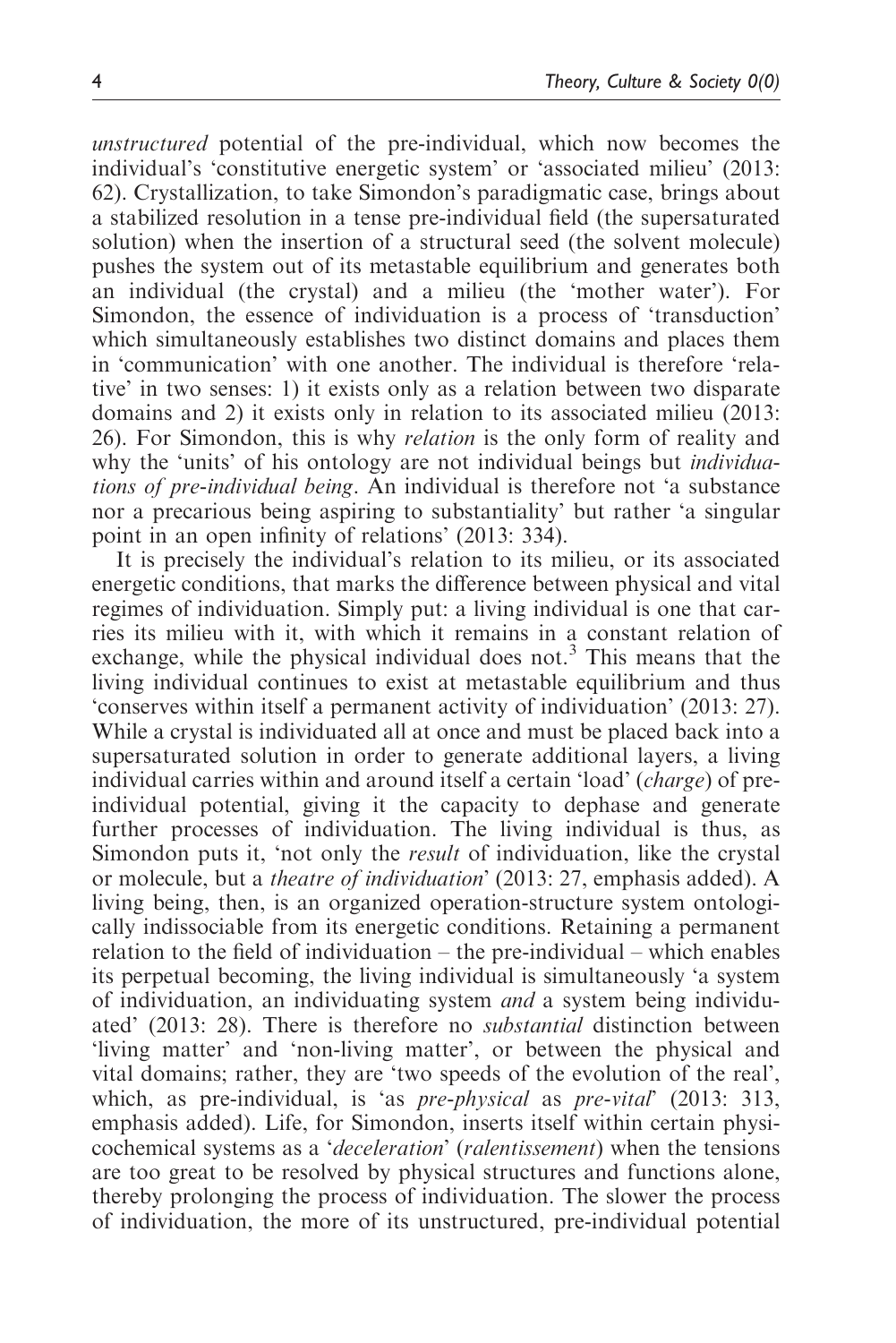the individual is able to integrate into its structure-function system, giving it the capacity to resolve increasingly complex problems. Ironically, then, the more 'complex' the individual is, the less complete and exhaustive is its individuation: a living being is therefore like 'a crystal in a nascent state, amplifying without stabilising'; and, hence, an animal is like 'an inchoate plant' (2013: 152).

For Simondon, life emerges to resolve the problematic created by the pre-vital processes of 'integration' (i.e. the reception and storage of energy or information) and 'differentiation' (i.e. the distribution of the information stored) that physical systems cannot resolve. In its most basic form, then, life is the transductive operation that establishes a certain metastable equilibrium, or 'internal resonance', between these processes that Simondon calls 'regulative affectivity' (2013: 165). It is this operation that creates an 'affective identity' within the individual by establishing normative relations between its interior and exterior and introduces a dimension of temporality within it (2013: 158). At the vital level, regulated by affective normativity, the relation between the living individual and its milieu is already polarized by direction (sens) corresponding to the individual's range of possible action. In this relation, the individual regularly receives information from the milieu in the form of 'thresholds of intensity' (2013: 235) that, when they overwhelm the capacities of basic regulative affectivity to establish an equilibrium, lead to a dephasing of the individual and its milieu. In a process of transduction analogous to stereopsis, the individual must find – or, rather, 'invent' – a resolution to this state of incompatibility, or 'disparation', in the form of affection or perception, which produces a new structuration within the individual that places the individual and its milieu back into a state of resonance. This invention is the emergence of the properly psychic domain, which, like the three-dimensional image formed from binocular disparity, is an order of compatibility over and above the vital functions. As the physical domain contains a residue of unstructured pre-individual being from which new vital processes of individuation emerge, psychic individuation draws its resources from the metastability of life. Unlike physical and vital individuation, however, psychic individuation does not give rise to a new individual because it is the vital individual itself that is the source of the pre-psychic problematic. Rather than a new *individual*, then, psychic individuation gives rise to new structures and operations within the existing individual that establish communication between different domains. Strictly speaking, psychic individuation is thus an individualization, which is the 'individuation of an individuated being, resulting from an individuation, creating a new structuration at the heart of the individual' (2013: 261). These new structures which individualize the living individual create a splitting (*dédou*blement), analogous to the original dephasing of the pre-individual into the individual-milieu couple, that consists of both organic specializations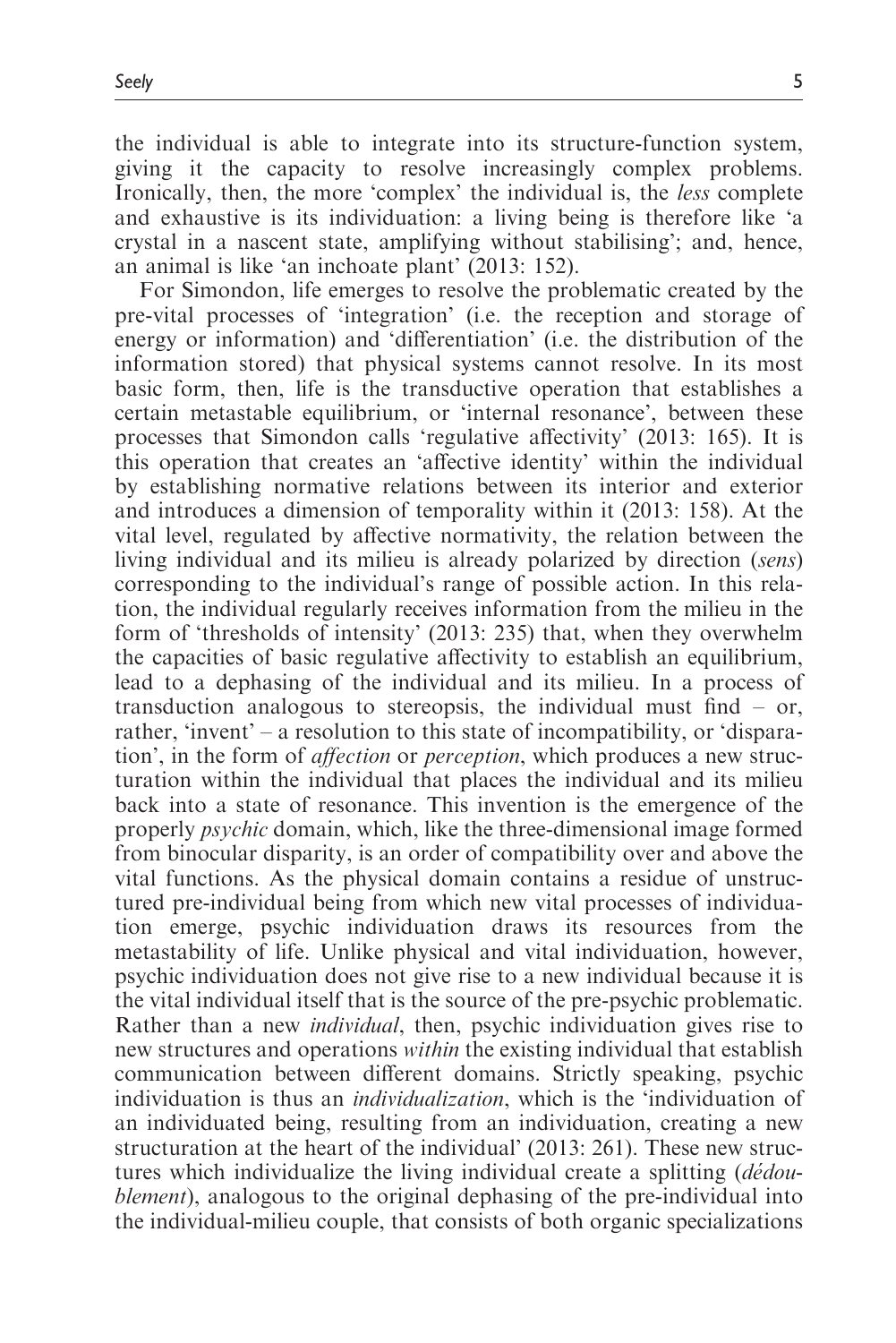('the body') and psychic schematizations ('the mind'), or what Simondon calls 'successive psycho-somatic couples', that correspond to one another because they are co-emergent but are not identical to one another. It is through its psychosomatic individualization, then, that the living individual 'tends toward singularity' (2013: 258).

In what is probably the most complex and original part of his ontology, Simondon argues that the emergence of the psychic domain is concomitant with the emergence of the collective. Because the associated milieu of the living individual traverses the interior and exterior of the individual, the unstructured pre-individual field from which the psyche emerges is not 'divided up' and contained within the limits of the bounded organism (2013: 166). In other words, because the new problematic is more-than-individual, the resolution must be more-than-individual. Affections and perceptions can therefore only partially resolve the disparations arising in the individual-milieu relation because these establish a relation of information between the individual and the milieu that is limited to the individual itself. These individualized resolutions can only take on sense (sens) through emotion or action, which institute a superior dimension of mutual coherence or resonance between what would otherwise be isolated and incompatible affective and perceptual universes (2013: 210). This superior dimension is that of the collective, which Simondon defines not as a substance or form, but as the operation of 'communication that encompasses and resolves individual disparations in the form of a presence which is the synergy of actions, the coincidence of futures and pasts in the internal resonance of the collective' (2013: 218). Like the active centre of crystallization is the operation that splits and dephases a pre-individual field into a reticulated structure and an energetic milieu of potentials that are not-yet-structured, the psyche is the operational centre (or 'present') of a process of individuation that dephases the pre-individual carried by the living individual into a body-as-structured-virtualities (the past, or 'memory') and a body-asunstructured-virtualities (the future, or 'imagination') (2013: 278–83). Likewise, the collective is the operational centre of a *trans*-individual process of individuation doubling into a reticulated social-as-structured (the past) and an unreticulated social-as-virtualities (the future) (2013: 285–7). In fact, these are the same process of psychosocial individuation grasped from its two poles: the psyche and the collective (see Guchet, 2012).

For Simondon, the body of the individual is therefore *coextensive* with the social because the unstructured potential of the vital individual exceeds the membranes of the organism and receives its structuration in the collective: the pre-individual carried by a living being is therefore the unstructured potential (or future) of both the individual and the collective, which are structured in the same process as a 'syncrystallisation' (2013: 290, emphasis added). Through action or emotion, the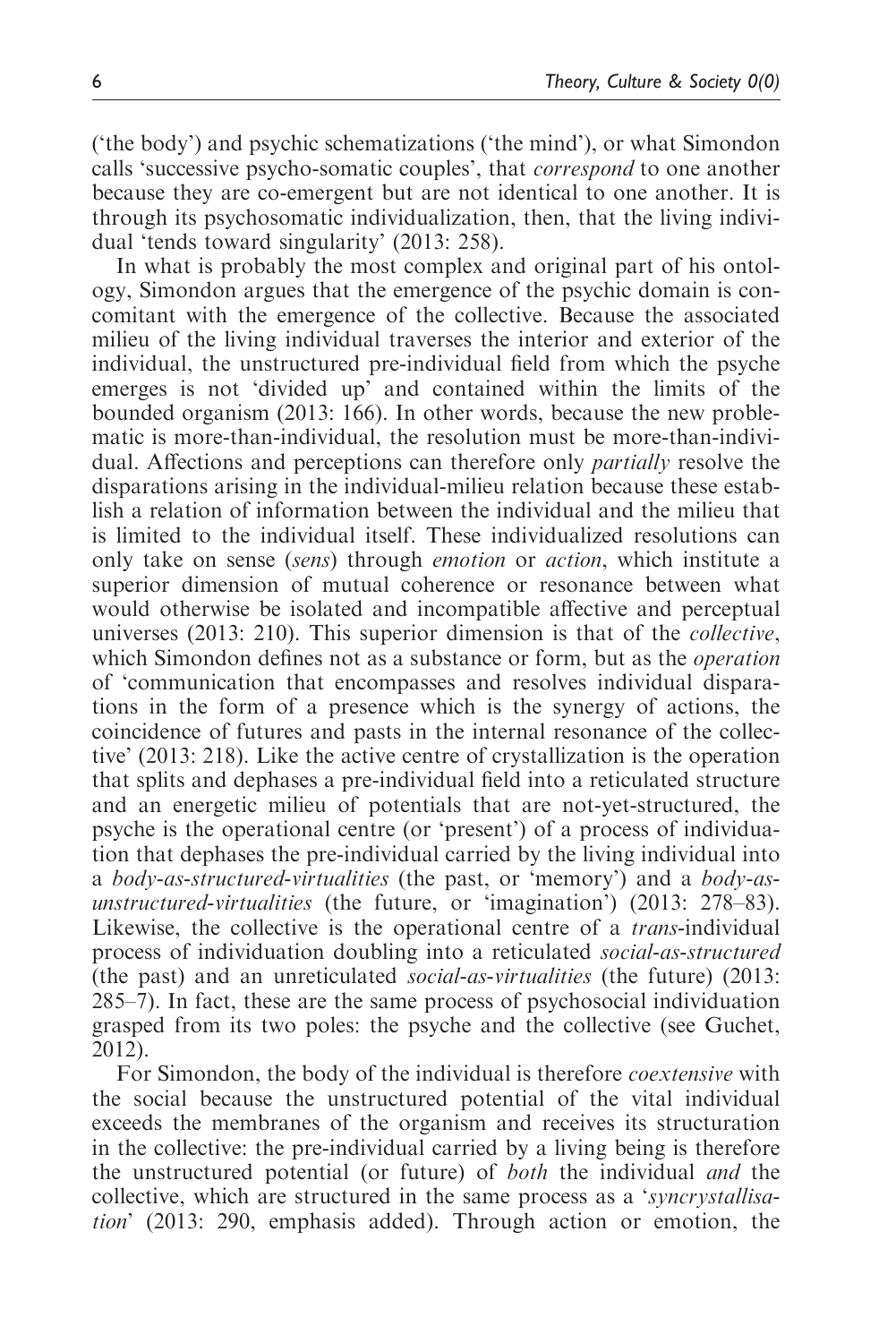individual establishes a transindividual relation of information, or 'signification', that places its unstructured potential in communication with that of others (i.e. the social-as-virtualities). The resulting metastable state gives rise to new structurations within both the individual *and* the collective. Within the individual, Simondon calls these new structurations the 'personality', which integrates the individual's psychosomatic individualizations into its ongoing process of individuation through the invention of a superior domain of compatibility that enables the individual to take on sense to itself and others. It is therefore only through a collective process of structuration – drawing on shared unstructured potentiality carried within the bodies of living beings – that the individual can create the structures necessary to resolve the psychic problematic that vital structures and functions alone cannot resolve. In other words, psychic structures are inherently collective and vice versa. Individuation is therefore *unique*, psychosomatic individualization is *continuous* and 'as permanent as current perceptions and behaviours', and the psychosocial personality is discontinuous, or 'quantic', constructed during successive processes of collective individuation (2013: 262). A human individual thus consists of pre-individual, individual, and transindividual phases corresponding to its individuation, individualization, and personality. In each of these phases, the individual can be grasped either as vital, psychosomatic, or psychosocial structures, or as transductive operations that keep the disparate domains in communication: as the operation of transduction between the physical and vital domains is called life, it is personalization that keeps the vital and psychosocial domains in communication. The total reality of this system is what Simondon calls 'the subject', which is a polyphasic, transductive *more-than-unity*, consisting of a superposition of vital, psychic, and collective structures and operations as well as of the unstructured potential of the associated milieu and is 'infinitely richer' than any notion of 'identity'  $(2013:308).$ <sup>4</sup>

As the individual becomes increasingly reticulated as more of its preindividual potential is structured, so does the social. Like any operation of individuation, psychosocial individuation requires a certain degree of both prior structuration and unstructured potential. In the case of crystallization, without the structural seed there is not enough tension in the supersaturated solution to push the metastable equilibrium beyond the threshold at which new structuration is possible; however, the crystal seed alone does not possess enough potential to generate its own restructuration without the potentials carried by the supersaturated solution. Psychosocial reality is therefore a mediation between reticulated structures and unstructured potential. These reticulated structures are the relics of past operations of psychosocial individuation, in most of which any given individual was not involved (e.g. those structures, or significations, within the social group that preceded the individual or those of another social group) (see Bardin, 2015: 89–109). A highly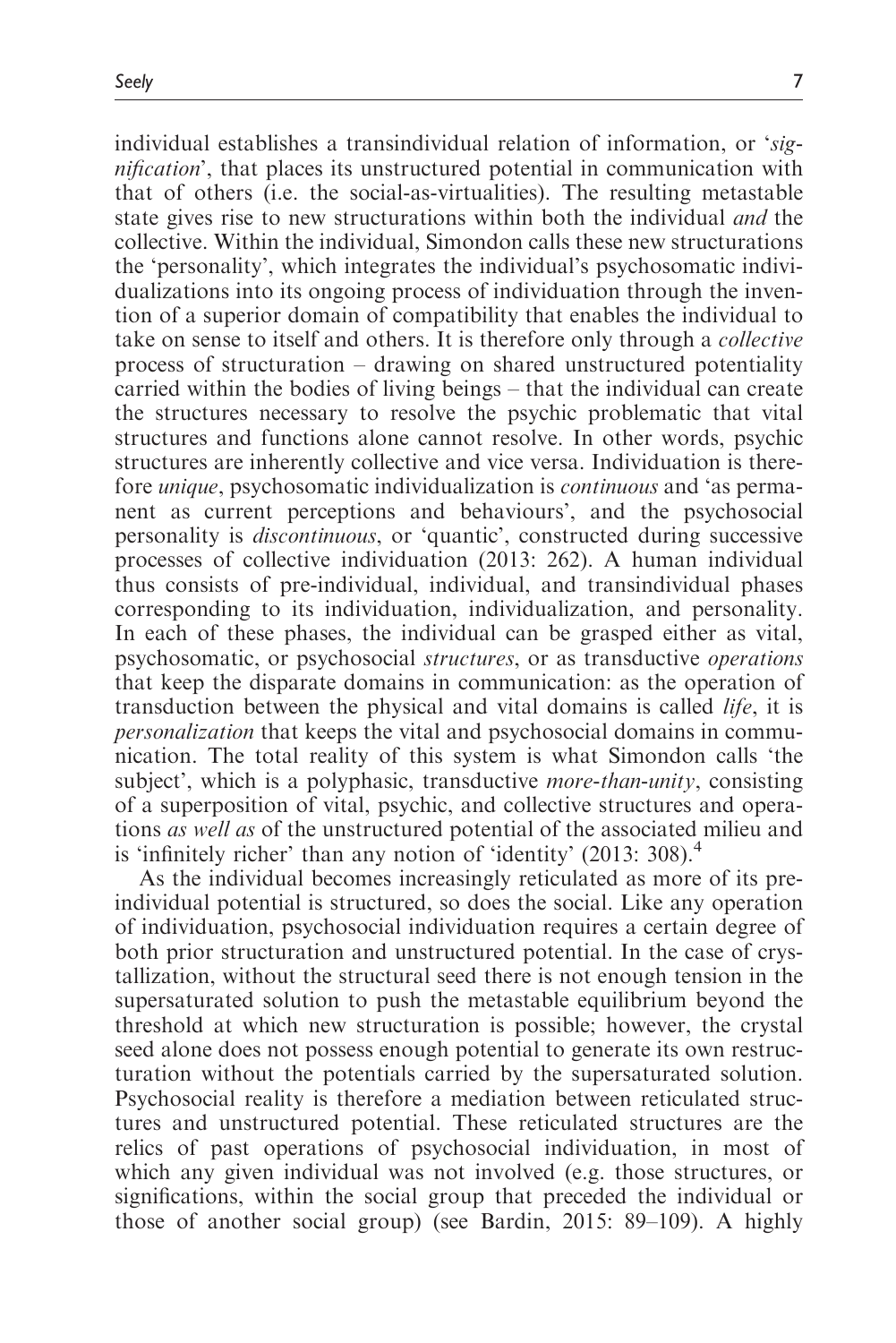reticulated society thus becomes a network of 'familiar frameworks': instead of establishing new significations through psychosocial operations of action and emotion, the individual's behaviour is normative, repetitive, and habitual vis-a`-vis existing structures (2013: 259–60). Indeed, because there is no substantive distinction between the vital and the psychosocial domains in Simondon's ontology, there can be no substantive distinction between behaviour in the absence of new psychosocial individuations and that of the basic regulative affectivity of life itself: when psycho-social reality becomes a form of bio-sociality, the psyche is no longer operational, making the psychosomatic individual a merely vital organism and the social a form of biological collectivity like a species, population, or herd (Barthélémy, 2009: 29). On the other hand, in certain cases, an excess of unstructured potential in a group can create such a state of tension that it generates mass processes of new psychic and collective structuration. Simondon refers to such states as 'pre-revolutionary', which are so supersaturated with potential that the smallest structural seed – or even 'chance' – is enough to push the system over the threshold into revolution (2013: 556).

Not every relation between individuals is thus sufficient to constitute psychosocial individuation. Simondon refers to interaction at the level of already-reticulated structures as 'inter-individual' rapports, which are external interactions between already-individuated terms, and which do not lead to the invention of new psychic and collective structures (2013: 294). Here, there is no real signification, but only the circulation of signals, the iteration of past norms, and stereotypes. The veritable transindividual relation, however, always bypasses existing individual and collective reticulations by establishing relations of communication (signification) at the level of unstructured potential. By relating pre-individual to pre-individual, such a relation takes place not 'between' (entre) structured individuals, but *'through' (a` travers*) them – hence: *trans*-individual – engendering *new* norms and structures (2013: 298). This, for Simondon, is the emergence of the properly ethical domain: an ethical act is one that enables the greatest degree of pre-individual potential to be deposited into the collective, thereby facilitating the becoming of both the individual and the collective. Such an act is the invention of forms of reticulation that facilitate the greatest communication between the preindividual and the transindividual, that is, the discovery of significations that give a sense and direction to individual and collective becoming:

Ethics expresses the sens of perpetual individuation, the stability of a becoming which is that of pre-individual being individuating itself and tending toward a continuity that reconstructs, in the form of organised communication, a reality as vast as the pre-individual system. Through the individual, amplificatory transfer issuing from Nature, societies become a World. (2013: 325)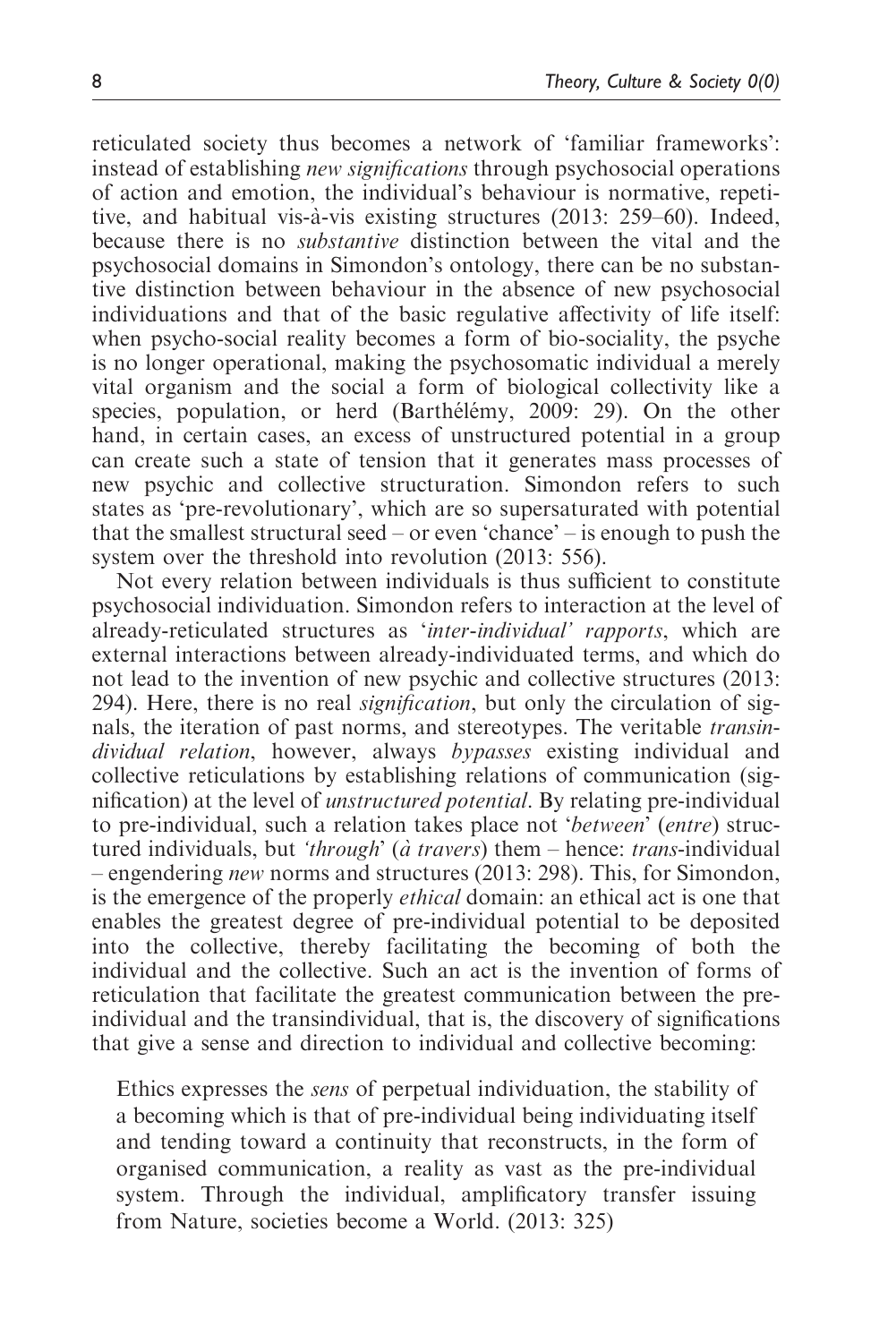### Sexuation

According to Simondon, only what splits and dephases into psychosomatic couples is individualized, while the *unity* of the individual being is maintained by what in the individual is not individualized (i.e. what remains of its associated pre-individual). If the individual's psychosomatic individualization is its 'real historicity,' while the personality is what reintegrates these individualizations through psychosocial structures, its ontogenetic unity is maintained by its ongoing originary individuation (2013: 261). The first emergence of the individual-milieu couple from a dephasing of pre-individual being is thus what Simondon calls the individual's 'absolute origin,' or the 'fundamental mode of becoming' on the basis of which it will continue to split and dephase in the continuous individualizations of life (2013: 27). Remarkably, every time Simondon calls on an example of an operation that takes place at the level of individuation and not merely individualization or personality, he uses 'sexuality' (see 2013: 258, 260, 261, 263, 299–300). Certainly, it would not be accurate to say that Simondon has a 'theory of sexuation': indeed, he never even uses the French verbal noun *la sexuation*, instead using the noun *la sexualité* and the adjective *sexué*. I would contend that this is because Simondon refers to sexuality primarily as a structure generated in operations taking place at the level of individuation so as to distinguish it from the structures generated in individualization and personalization. And yet, Simondon is clear that any object of research, given that it is necessarily the product of a process of ontogenesis, can also be studied from an operational perspective (2013: 529–36). As such, in drawing out an operational theory of sexuality from Simondon's work, I will use the word 'sexuation' to emphasize precisely the active dimension of the operation (analogous to Simondon's choice of 'individuation' over 'individuality'). In what follows, 'sexuation' therefore names the specific operation of individuation that generates sexuate individuals, while 'sexuality' refers to the structural modalities thereby generated. Sexuality, here, must therefore be distinguished from its common connotations as a form of identity or as an inter-individual activity taking place between alreadyconstituted individuals. Irreducible to either the hetero/homo or male/ female binaries, 'sexuality' encompasses all of the structural dimensions of being sexuate (sexue), while 'sexuation' is the ontogenetic process through which these structures are generated.

In L'individuation, Simondon describes sexuality as one of the 'innate psychosomatic dynamisms and structures that constitute a mediation between the natural (pre-individual phase) and the individuated' (2013: 299). While he points out that sexuality could not exist if there was not a 'psychosomatic distinction between individuals', this does not imply that sexuation is in any way secondary: indeed, he calls sexuality 'a *modality* of the first individuation' rather than a 'property' or 'content' of the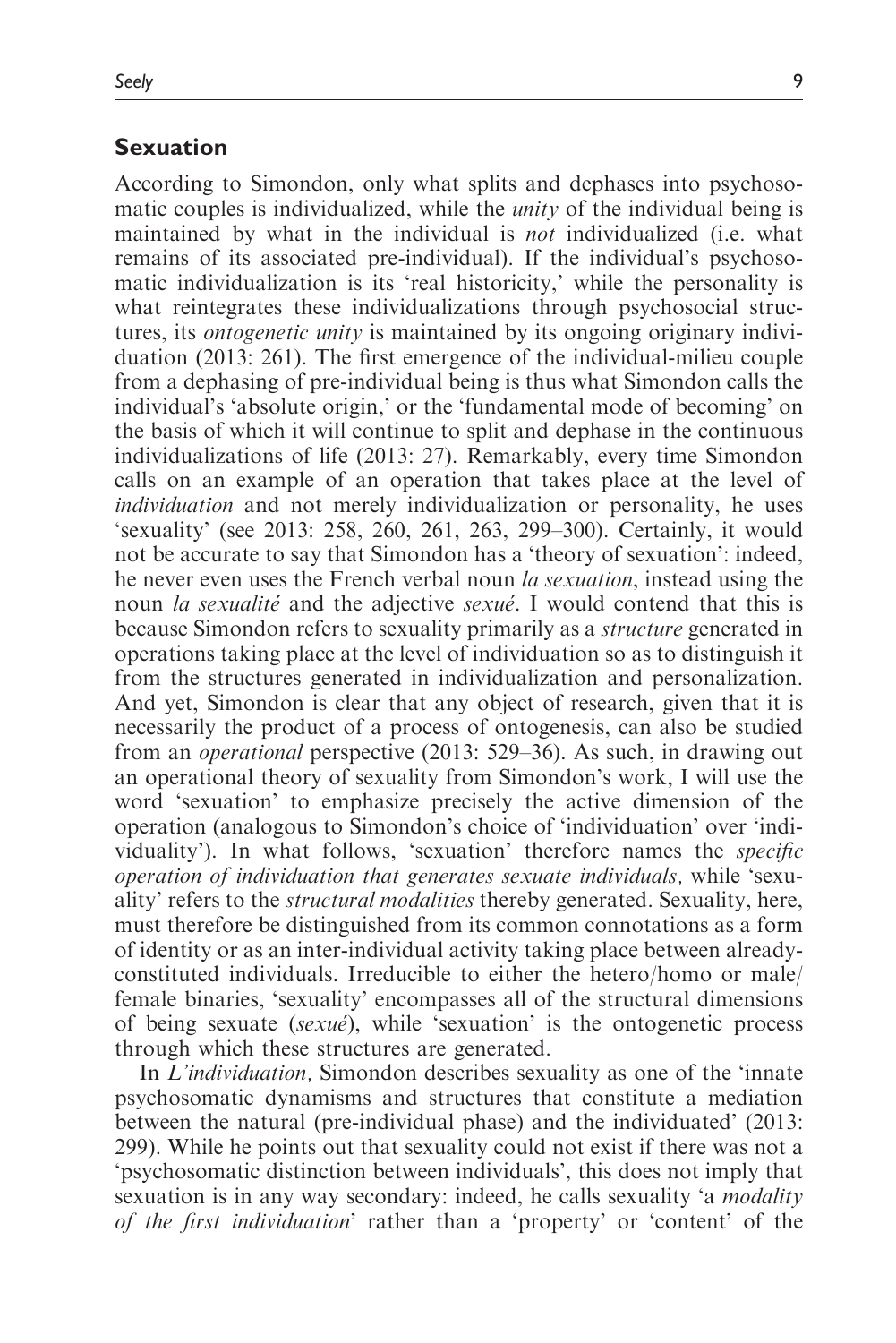individualized being (2013: 300). This means that sexuality is more than part of the individual's psychosomatic individualization: it is part of the fundamental relation between the individual and its associated milieu or pre-individual potentiality. As such, the operation of sexuation is therefore neither 'biological' nor 'psychosocial', but both and more: it is ontogenetic, i.e. it is as constitutive of the sexuate individual as the very fact that it exists and lives.

If, as Simondon puts it, thinking ontogenesis means 'carrying out a genesis of thought at the same time as the genesis of the object' (2013: 34), then developing an ontogenetic theory of sexuality entails attempting to follow the genesis of sex from the beginning. Distinct from reproduction, which is the generation of a numerically new individual, sex, at its most basic, is the transfer of genetic information from one individual to another, leading to the 'formation of a genetically new individual' (Margulis and Sagan, 1986: 2). According to biologist Lynn Margulis, genes are memory retention systems that encode and store information about vital processes, including 'lessons' learned in the past. At its earliest stages, she says, 'life repeatedly created problems for itself' and the exchange of information through genes between bacteria – i.e. the earliest forms of sex – enabled survival and variation through recombination, which generated new structures and operations in response to these problems (Margulis and Sagan, 1997: 59). The 'story of sex' therefore 'starts with an account of the earliest life on Earth' (Margulis and Sagan, 1986: 2). From such a perspective, the transfer of genetic information among bacteria produced new individuations, i.e. new function-structure systems, that enabled the resolution of problems emerging in their milieu. While growth and reproduction are the *essential* vital operations that enable continued individuation on the basis of the individual's original structural-functional foundations, sex emerged as a vitally non-essential operation that enables new individuations on the basis of a transformation of the structural-functional foundation through a transductive relation with a different individual. Like life itself, sex is thus a potentiality within certain physicochemical systems that enables the resolution of problems that cannot be resolved physically, or even vitally, within the individual itself – an excess beyond vital operations and structures enabling life to differ from itself through communication with another centre of individuation. Sexuation, then, is the operation of limitation that creates the difference necessary for such an informatic relation with another individual to take place. Among living beings whose individuality is more provisional, sexuality is more provisional, lasting only as long as there is limited individuation. Here, because the relational limitation is more or less coterminous with the topological boundaries of the individual itself, there are effectively as many 'sexes' as there are possible points of informatic transfer.<sup>5</sup> In multicellular organisms, in which individuation is much more prolonged, and in which the first topological structure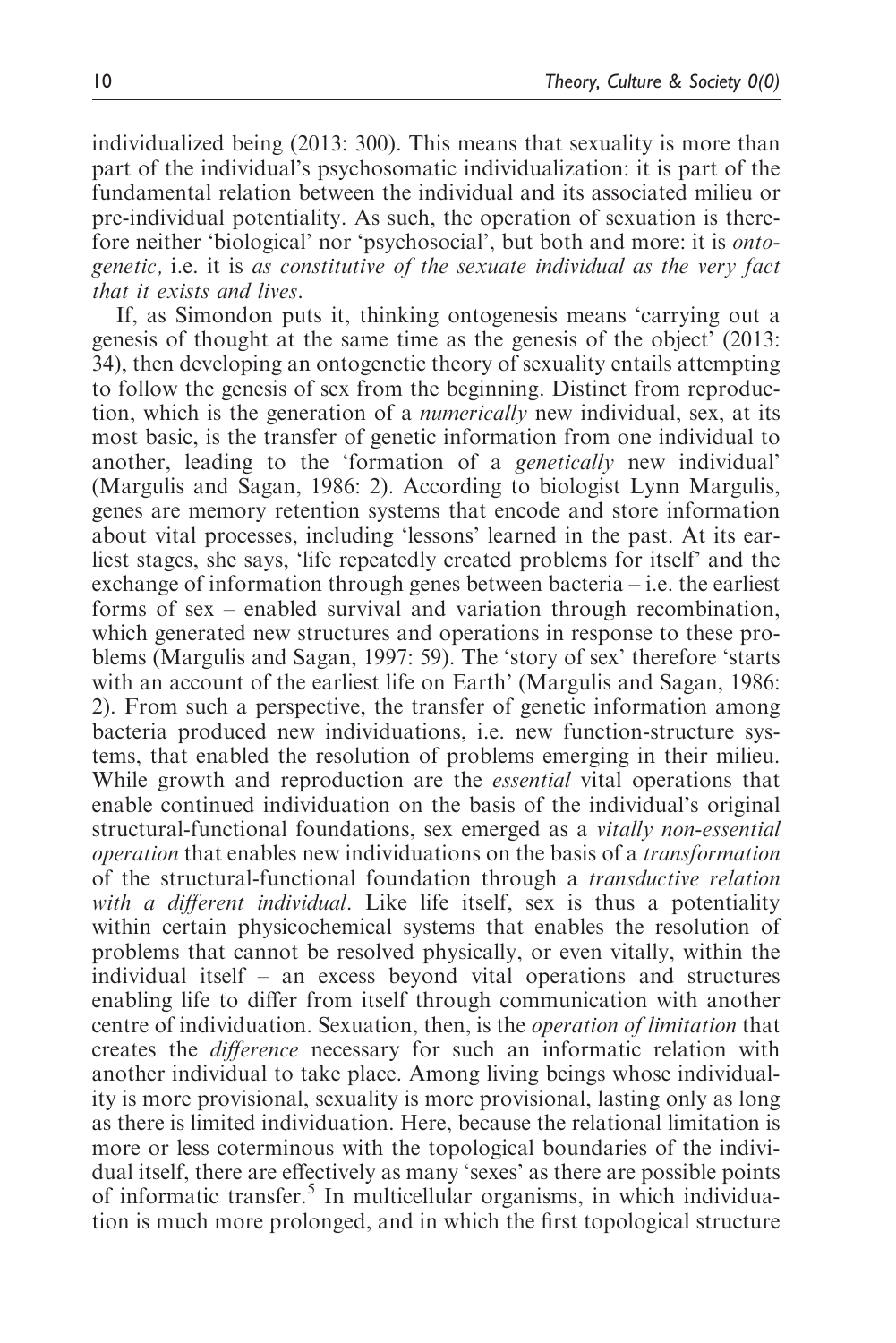of the individual is 'mediated' by a series of intermediary interiorities and exteriorities (2013: 225), then 'the adherence of sexuality to the individuated being creates an inherent limit to individuation within the individual' (2013: 300). While the evolution of sex is still a matter of considerable debate among biologists, from an ontogenetic point of view it is clear that something of sex and sexuation have been transductively propagated throughout the history of life as an operation of informatic relation-in-difference (sex) and as the operational limitation to individuation that enables such a relation to take place (sexuation).

Sexuality is therefore not like the psyche, as an individualization on top of an individuation. Rather, as a modality of the first individuation, like life itself, sexuality has to do with the individual's constitutive relation to its associated pre-individual potentiality. Organisms that reproduce 'asexually' do not require fusion with another individual to generate the sufficient unstructured potentiality from which a new individuation can emerge. Indeed, Simondon calls such beings, such as amoebae and infusoria, 'pre-individual life', because they are both living systems and pre-individual systems that contain enough metastable potentiality for the continuous generation of new individuations without psychosomatic individualization (2013: 168–9). In beings that reproduce sexually, however, the pre-individual exceeds the bounded individual, which is therefore incapable of being the absolute origin of a new process of individuation (as opposed to its 'own' ongoing psychosomatic individualization). In such cases, the pre-individual is split between (at least) two modalities of individuation that must come together to achieve the potential sufficient to generate new vital individuations. For Simondon, then, sexuality actually enables a greater integration of pre-individual potentiality into the process of individuation because the limitation to individuation that is imposed by sexuation prevents the individual from complete individuation, which would ultimately exhaust its pre-individual potentiality:

Individuation is therefore *bimodal as individuation*; and precisely it is not an individuation that is completely achieved as individuation since it remains *concretely bimodal*; there is a halt in the pathway of individuation which permits the conservation in this bimodality of the inherence of a load of apeiron; this translation of the unlimited in the limited saves the being from aseity and correlatively deprives it of complete individuation. (2013: 299, emphasis added)

As a 'bimodal' individuation, the 'unit' of sexuation is not the individualmilieu, but the couple-milieu: 'Sexuality is a suspended individuation, stopped in the asymmetrical determination of the ... unified duality of the couple' (2013: 299). This means that a given sexuate individual can be at most half of the structured reality, and its associated energetic milieu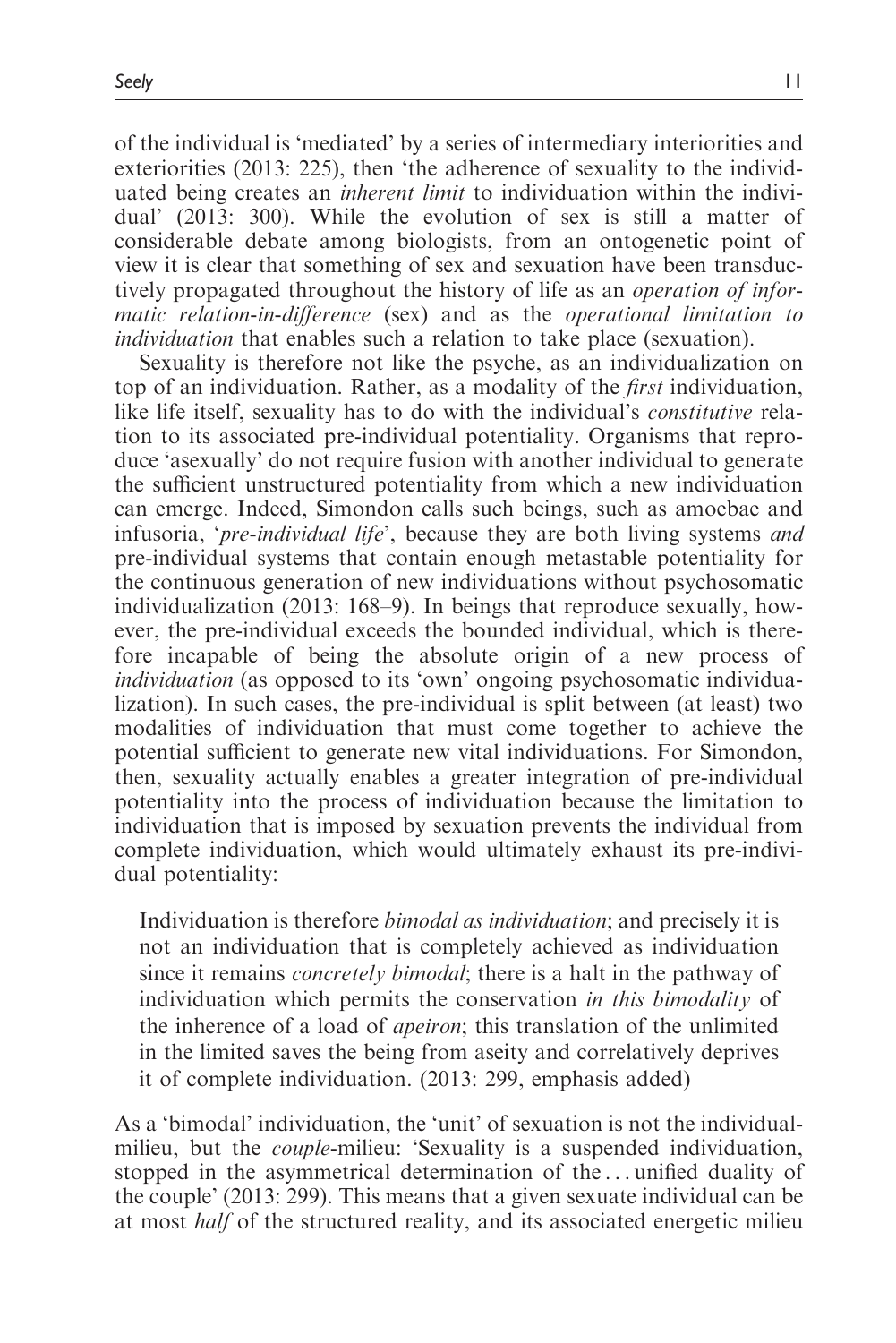can contain at most half of the potentiality, that its pre-individual reality generates. In other words, sexuation is always and only an individuation

– not only in relation to an associated milieu, but also – in relation to a sexuate other. Simondon's reference to 'bimodality' here cannot be understood in terms of distinct totalities ('the two sexes'), or as the phallocentric binary (one sex and its negation), because this is to privilege constituted individuals; rather, it describes a twofoldness in the very process of individuation itself in which each serves as a limit to the becoming of the other. If life is a mode of individuation that establishes an ongoing relation between the individual and its pre-individual potentiality, sexuation is a mode of individuation that provides life with an ontogenetic limitation in the form of the sexuate other.

In Simondon's theory of ontogenesis, an individual is its process of genesis starting from its pre-individual reality. As such, the structure of an individual is 'in every case tied to the schema of its genesis' (2013: 189). With respect to sexuality, it is therefore the mode of genesis that makes an individual sexuate (or not) rather than its role, or even potential role, in vital functions like reproduction. Simondon could not be clearer on this point: 'Sexuality is not a specific function placed in the individual by the species as a foreign principle: the individual is sexuate, it is not merely affected by a sexual index' (2013: 299). Humans, in other words, are sexuate because we are generated by a sexuate pre-individual reality, and not because we might happen to carry sperm or ova. For Simondon, the gametes are the structure-function systems that result from what he calls provisional or 'elementary' individuations that are generated from the sexuate pre-individual potentiality of sexuate living individuals  $(2013: 182)$ <sup>6</sup>. The meeting of these two centres of individuation is a transductive communication that combines the unstructured potentiality carried by each of them, creating a metastable pre-individual singularity, the zygote, from which a new individuation can begin. From here, the first individuation will be both vital  $-$  i.e. consist of an ongoing individual-milieu coupling – and sexuate – i.e. be limited with respect to a bimodal individuation. As a pre-individual field, the fertilized ovum is already traversed by differentiations and intensities in a tense metastable state, containing more potentiality than can or will be actualized. From this equipotentiality, individuation is the constant exchange, or internal resonance, established between the developing embryo and its milieu. Properly speaking, then, embryonic development is already a process of individualization, i.e. the continuous psychosomatic splitting of the already individuated vital-sexuate being. As long as the individual is living, it will continue this process of sexuate individualization, continuing to draw on the load of unstructured potentials it carries with it in its pre-individual field. Throughout its life, the individual is an increasing concretization of its zygotic potentials in response to informatic exchanges with its milieu. This process has both a spatial (or structural)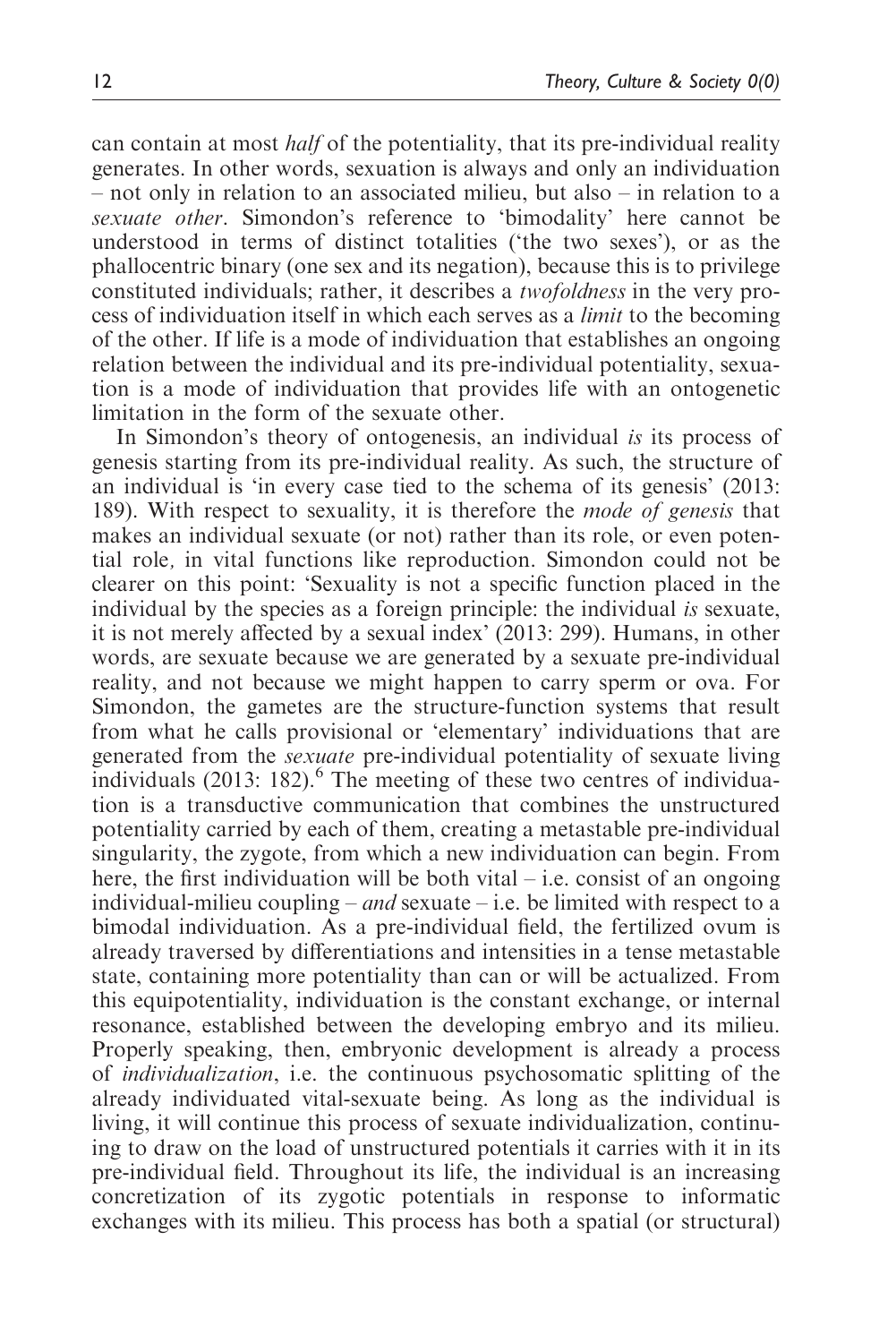and a temporal (or functional) dimension, generating increasingly individualized corporeal structures and associated psychic schemas that are reflective of the individual's specific history, its affections and perceptions. These psychosomatic individualizations are then attached to the individual's vital-sexuate individuation through personalization, which 'integrates, in a unique situation, sexuality and the individual history of events' (2013: 258).<sup>7</sup>

As part of the first individuation, sexuation will provide a limitation to every subsequent psychosomatic splitting or individualization. And yet, sexuality far exceeds the constituted individual: because, as part of the first individuation, it 'belongs' to both the pre-individual and the individuated being, sexuality is precisely what makes the individual more-than-itself by linking it to the sexuate other(s) and to its 'own' pre-individual potentiality. Sexuality, to quote Simondon:

is some pre-individual still attached to the individual, specified and dichotomised so as to be conveyed in an implicit, psycho-somatic manner by the individual. The *dichotomy of the pre-individual* allows greater integration of the pre-individual load in the individual; sexuality is more immanent to the individual than to the pre-individual, which truly remains an *apeiron*; sexuality [read: *sexuation*] moulds the individuated being body and soul and creates an asymmetry between individuated beings as individuals. Sexuality lies at an equal distance between the apeiron of pre-individual nature and limited, determined individuality; it realizes the inherence of a relation to the unlimited within a limited, individuated individuality. (2013: 299, emphasis added)

As more complex living beings prolong earlier forms of vital individuation, they prolong earlier forms of sexuation, enabling more of the preindividual to be integrated into new and ever more complex structures. Because sexuation links the individual to the pre-individual, the individual is therefore potentially, or 'virtually', sexuate in infinite ways beyond what has been individualized in its psychosomatic structures. As individuals draw on this reserve of sexuate potential in responding to more complex problems, sexuate structures and operations will become increasingly complex. And yet, because the development of an individual is tied to its mode of genesis, sexuality constitutes an insuperable limit in vital, and therefore psychosocial, individuation. As part of the first individuation, the continued development of sexuation, like life, can take place only by being prolonged in psychosocial individuation and stabilized in the collective. This is why Simondon says that sexuality is 'not the collective, but an inspiration and incitement toward the collective' because, as with vital operations, significations must be invented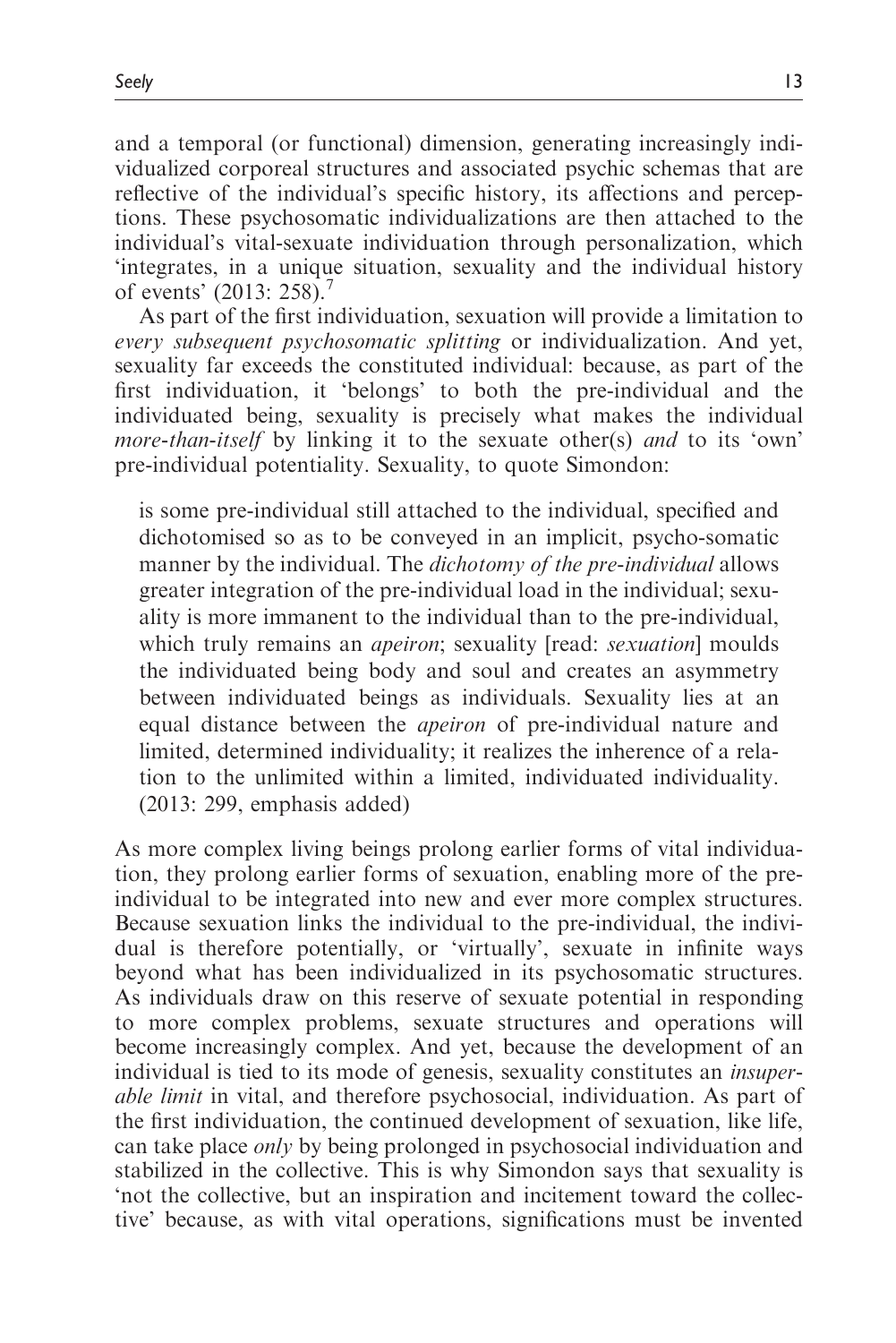that give sense and direction to an individual's sexuation (2013: 299). At this point, then, sexuality is no longer a resolution to a vital problematic at the individual level but is part of the problematic to be resolved at a transindividual level.

## **Technicity**

In the section of Du mode d'existence des objets techniques on the 'Genesis' of Technicity', Simondon begins with an ontogenetic account of the relations between humans and the world. This process begins with a dephasing of what Simondon calls the 'primitive magical unity', which is the originary 'mode of being-in-the-world', or 'the simplest and most fundamental structurations of the milieu of a living being' (2017: 178). The magical universe is not a state of total absorption by the milieu but a basic reticulation consisting of privileged nodes, or 'key points', of reciprocal exchange between the individual and the milieu prior to the separation of the subjective from the objective or the figure from the background. In the form of tools and symbols, the living being creates modes of mediation between itself and the milieu (including other living beings) that 'exteriorize' its functions and structures, eventually leading to the consolidation of a techno-symbolic milieu, or 'envelope', just over the threshold of the vital relation to the milieu (Simondon, 2008: 186; see Bardin, 2015).<sup>8</sup> Through these tools and symbols, 'mediation itself, rather than being a simple structuration of the universe, takes on a certain density' and becomes either objectivized or subjectivized (2017: 181). Here, the 'primitive magical unity' dephases and splits, with its two tendencies – reticulation and totalization – becoming 'technicity' and 'religion' respectively. For Simondon, then, technicity is a mode of mediation between the individual and the world that reticulates the milieu into a network of objects, while religion is the subjective mode of mediation that works to reintegrate the individual-milieu into a totality. Technical evolution thus consists of the concretization of the potential inherent to technicity as the objective mode of mediation in the form of what Simondon calls technical elements, individuals, and ensembles.

Once the individual no longer alternates between organic life and technical life, but begins to engage its vital milieu only through the mediation of the techno-symbolic envelope, a 'mode of compatibility between the two lives' is required, which Simondon calls 'culture' (2013: 333, emphasis in original). While it is here that 'the human' can be said to emerge, for Simondon this is no simple evolutionary anthropology. As the originary metastable phase of the relation between the individual and the milieu, 'magic' subsists as unstructured potentiality that is the source of subsequent psychosocial individuation – an 'origin that never cease[s] to produce effects' (Bardin, 2015: 171) – which means that 'hominization' is an *ongoing process* of individual and collective individuation. This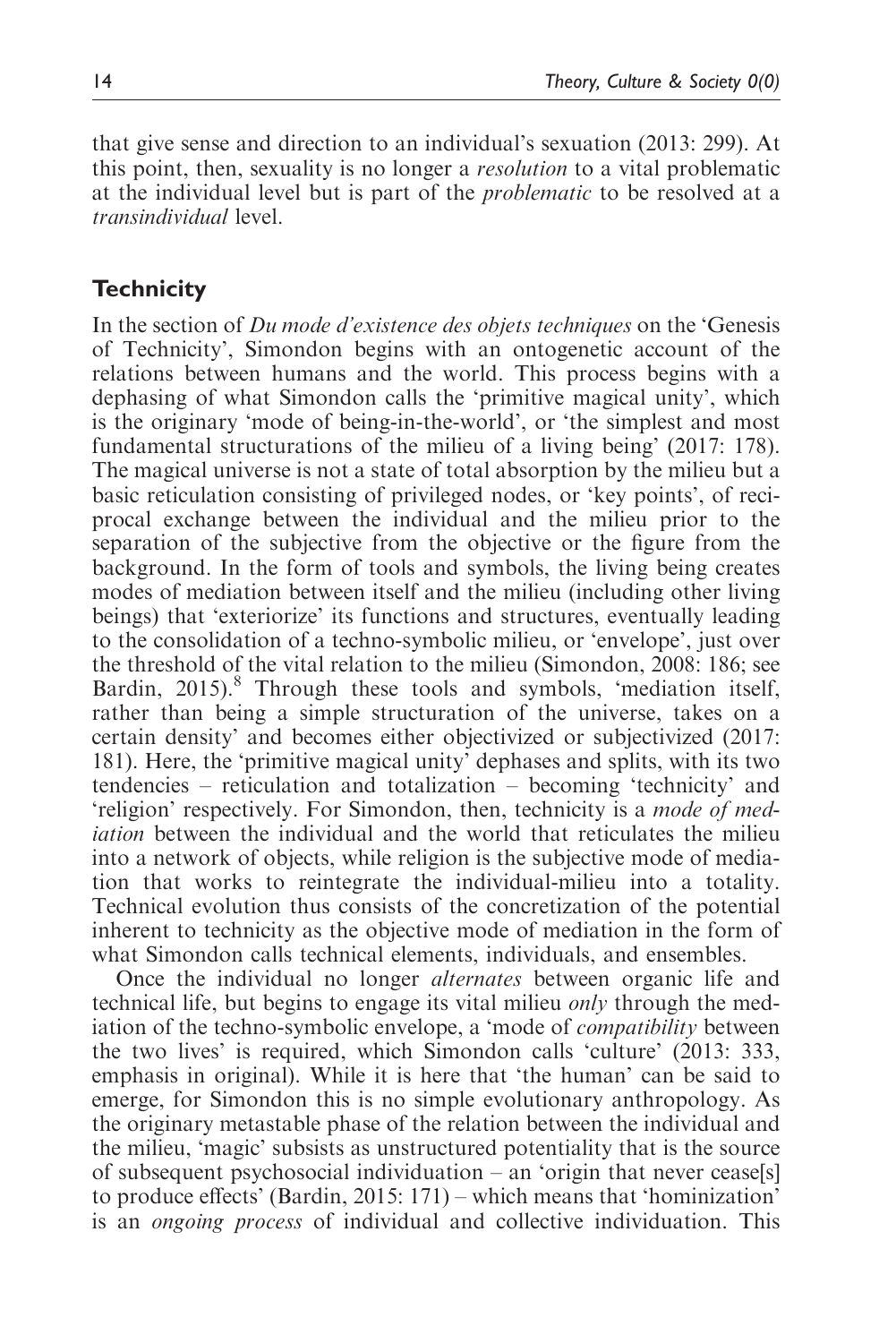operation begins as the vital individual is impinged upon by its milieu – which consists of both biophysical (i.e. geological, vegetal, animal) features and the relics of past techno-symbolic exteriorizations – in response to which a signification in the form of perception or affection places the milieu and the individual in communicative relation. But because the psychic problematic is more-than-individual, this resolution can only be stabilized in the collective by way of the transindividual invention of new psychic and collective structurations. This resolution thereby creates a mutual compatibility between the vital and the techno-symbolic worlds – i.e. 'culture' – because the milieu within which the problematic arises is partially vital and partially techno-symbolic. Thus, as Andrea Bardin (2015: 170) puts it, Simondon's study of the dephasing of magic 'allows a better explication of the shift from nature to culture both as a primitive stage and as the original phase recurring in each new ontogenesis of the collective'. From this point of view, 'culture' is therefore a resolution to the problem of disparation between the vital and technosymbolic systems and is thus *occasioned* but not *determined* by either of them. And because cultural signification is generated through active operations of psychic and collective individuation that originate in the very relation between the individual and the milieu, it 'prolongs the reality that it represents' rather than being a system of arbitrary signs (Simondon, 2013: 332). As such, the ontogenesis of the cultural system is isomorphic with that of the individual and collective and, to that extent, is undergoing a process of becoming as ongoing as that of individual and collective individuation.

As the cultural system becomes increasingly distinct from the 'natural' world, however, it is not only the vital milieu that technics and religion work to mediate, but the 'human world' itself (2017: 223–4). Thus, once a circular causality has been established between the vital and the technosymbolic milieus by way of culture, and once the 'human world' itself becomes the object of techno-symbolic operations, then one can say that human individuation is not only *mediated* but *modulated* by these operations insofar as it is through them that further psychosocial individuation takes place. Now if, as Simondon (2013: 300) suggests, sexuality 'is a modality of the *first* individuation', then it necessarily constitutes part of the originary, 'magical' relation between the sexuate individual and its milieu. This means that sexuation, as described above, is hominized through techno-symbolic mediation and this human sexuality then becomes the object of further techno-symbolic modulation. And like human life itself, the resulting disparation between vital and techno-symbolic sexuality can only be resolved through transindividual signification in the cultural system. This, I think, is where critical sexuality studies is particularly helpful in extending the ontogenetic account of sexuality. For although Simondon's social ontology lacks an explicit account of power operations, the unstructured pre-individual potential carried by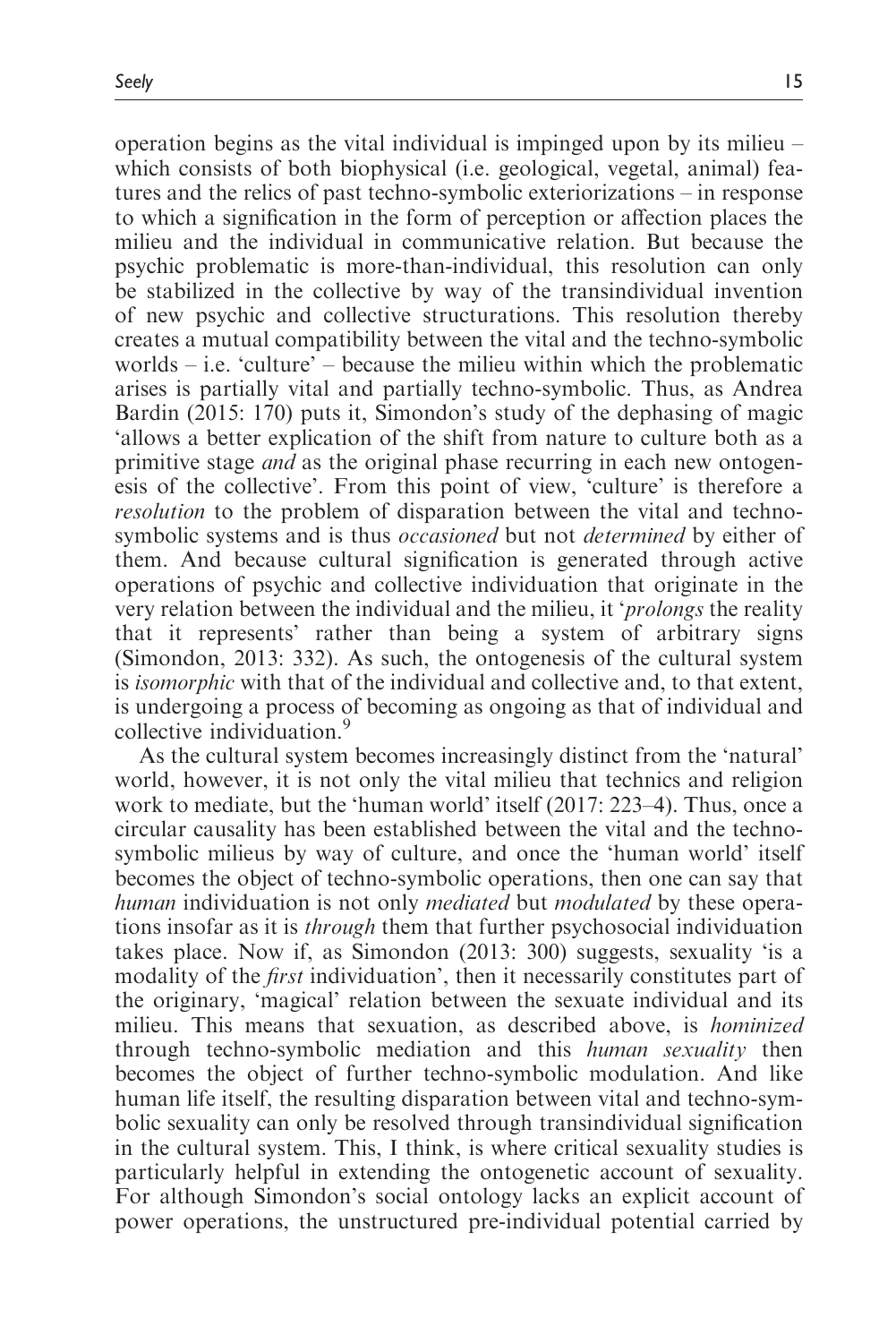living beings – i.e. the individual and the social bodies as virtualities – can be understood as a field of 'power' in Michel Foucault's sense that is reticulated or modulated through various technics of discipline, regulation, and control, making every node in an operation of modulation, every point of individual and collective reticulation, one of the 'transfer points' that Foucault understands as a power relation (Foucault, 1990: 94). In the epoch of what Foucault calls 'biopower', then, the materiality of bodies and populations is reticulated through the various apparatuses that constitute the 'dispositif of sexuality' – namely, 'discourses, institutions, architectural arrangements, regulatory decisions, laws, administrative measures, scientific statements, and philosophical, moral, and philanthropic propositions' (Foucault, 1994: 299) – which institute a mutual compatibility between the vital and techno-symbolic systems through the cultural sign of 'natural sex'. In his pre-structuralist work on the genesis of the cultural system, Jacques Lacan describes precisely this phase shift from 'nature' to 'culture' and from the individual to the collective – in reference to a very particular operation called 'Oedipalisation' – as 'orthopaedic', which, taking the body of the child as matter for techno-symbolic moulding, reticulates the potentialities of its sexuation according to the demands of phallocentric heterosexuality through the successive psychosomatic structurations of the so-called family complexes (2006: 78; see also Lacan, 2001: 23–84).<sup>10</sup> As the *dis*positifs of disciplinary societies give way to technics of *permanent mod*ulation in what Gilles Deleuze (1992) famously described as the 'societies of control', then, a more plastic notion of 'gender' displaces the rigid mould of 'natural sex'.<sup>11</sup>

Within gender and sexuality studies, 'sex(uality)' and 'gender' are generally considered only insofar as they are *products* of these technosymbolic and cultural operations. Following the ontogenetic approach that I am developing through Simondon, however, sexuation must be understood as ontogenetically prior to its techno-symbolic and cultural modulations and therefore as irreducible to them. Thus, instead of theorizing operations on the basis of existing individuals – i.e. taking existing structures of sex(uality) and gender and then asking what has produced them – an operational method would demonstrate not only that sexuality cannot be fully accounted for by grasping it only in terms of its structures – whether vital, psychic, social, techno-symbolic or cultural – but that there is an operational excess over any such structures. It is precisely this excess – the ontogenetic operation of sexuation itself – which can never be eliminated because it is constitutive of the structures themselves, that constitutes the most significant contribution of an ontogenetic study of sexuality.<sup>12</sup> The originality of this contribution is illustrated by Simondon's own critique of Freud, who, even when attempting to provide an ontogenetic account of the sexuate subject, begins with a constituted individual rather than with the pre-individual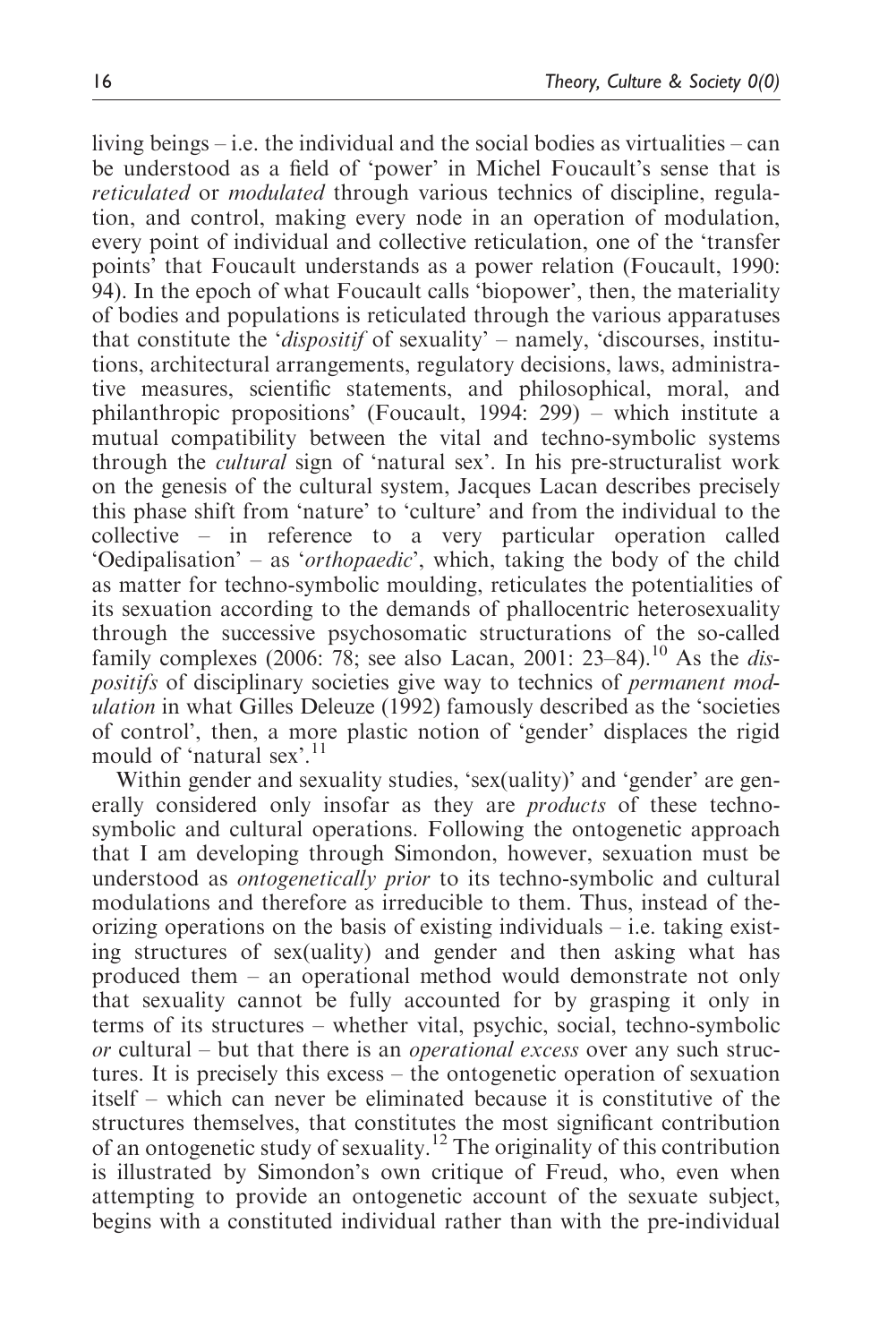reality anterior to individuation. As such, Freud (1990) understood each infant to contain *within itself* the full potentiality of sexuation as a 'polymorphous perversity' that must be moulded through techniques of repression and sublimation, the very resolution of which would determine the individual's constitutional pathology. From an ontogenetic approach, on the contrary, the sexuate subject must be studied in its full *polyphasic dimensionality*: its genesis from a sexuate *pre-individual* reality, its belonging to a bimodal operation of individuation, and its transindividual stabilization through the invention of psychic and collective significations. This is why Simondon argues, against Freud, that 'pathologies' do not 'belong' to the individual, but instead 'arise when the discovery of the transindividual is missing, that is, when the load of nature [i.e. pre-individual] that is in the subject ... cannot meet other loads of nature in other subjects with whom it could form a transindividual world of significations' (2013: 300). From this point of view, not only does the emphasis on the sexual or gendered individual as an artefact of techno-symbolic or cultural operations overlook the ontogenetic operation of sexuation, it also represents a retreat from a collective resolution to the problematic of sexuate individuation.

What sort of queer-feminist theory and politics might therefore arise from such an ontogenetic approach to sexuality? I will address this in conclusion by taking off from Simondon's own proposals for a 'technical culture'. Simondon begins his book on technics by arguing that modern culture has failed to keep pace with the rapid acceleration of technical evolution, leading to a situation in which technical objects have been 'banished]... into a structureless world of things that have no *significa*tion but only use, a utility function' (2017: 16). As the process of technical invention is increasingly limited to a handful of specialists, technical objects are no longer stabilized in the cultural system through the psychosocial significations necessary to create a condition of resonance between our present vital and technical milieus. This is where Simondon's thinking of technics meets his philosophy of individuation, for the veritable operation of technical invention relates individuals not 'by means of their constituted individuality' but rather 'by means of this weight of *pre-individual* reality, this weight of nature that is preserved with the individual being, and which contains potentials and virtualities' (2017: 253). As such, the object of invention 'expresses what is least attached to the *hic et nunc*' by putting to work the *apeiron* attached to the individual being that 'designates what is original, prior even to the humanity constituted in man' (2017: 253). This link between technicity and individuation enables Simondon to propose an alternative path to overcoming the alienation of the modern technological world: 'the true path toward the reduction of alienation', he writes, 'would not be situated within the domain of the social (with the community of labour and class), nor in the domain of inter-individual relationships that social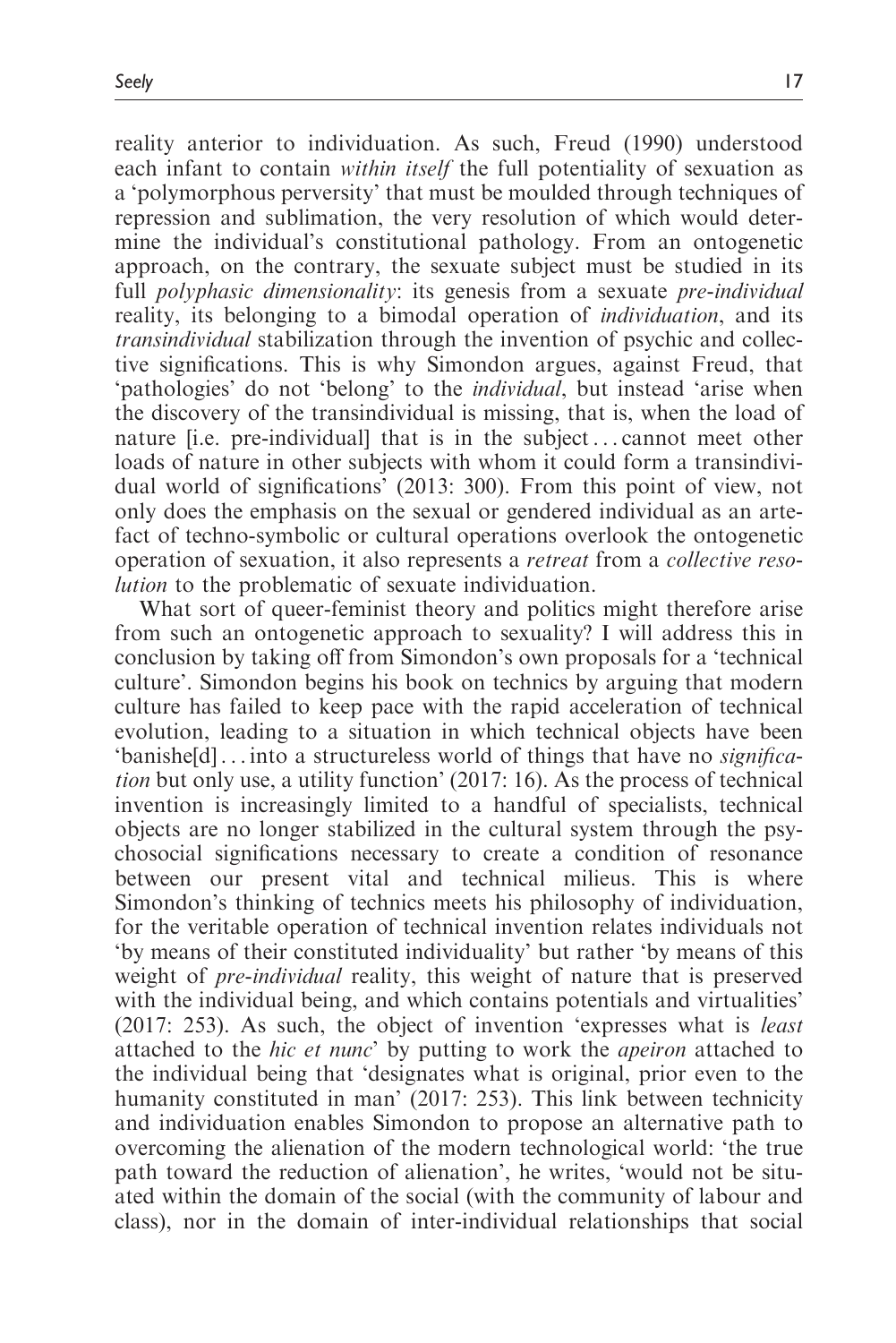psychology envisages, but at the level of the transindividual collective' (2017: 254). Instead of working to integrate technical objects into pre- existing vital or psychosocial structures and cultural schemas, a technical culture would use the mediating power of technicity to draw on preindividual potentialities for the invention of new individual and collective structurations and cultural significations. Simondon's proposals thus gesture not to a politics of labour focused on species-level activities or a politics of psychosocial identities, but a politics of transindividual invention.

It is here that I would like to extend Simondon's proposals for a technical culture to what I would call a culture of sexuation. Although this is not a move that Simondon made, his thinking nevertheless prepares the ground for it. In L'individuation, Simondon raises the problem of sexuality in a section on the 'Transindividual Character of Signification'. Here, he argues that while sexuality should not be equated with transindividuality, it serves as an *'inspiration* and *incitement* to the collective [i.e. transindividual]' precisely because sexuality, as a bimodal individuation, 'makes the subject understand that he is not a closed individual, that he does not possess aseity' (2013: 299). But when the sexuate individual is incapable of discovering significations that place it in resonance with the collective, there arises the potential for a pathological 'conflict between the modality of individuation, in the form of sexuality, and the charge of pre-individual reality that is in the subject without being enclosed in the *individual* (2013: 300). This 'pathological relation to the other', as Simondon puts it,

is that which lacks significations, which is dissolved in the neutrality of things and leaves life without polarity; the individual then feels that he is becoming an insular reality; abusively crushed or falsely triumphant and dominating, the subject seeks to connect his individual being to a world which loses its meaning [signification]; the transindividual relation of signification is replaced by an impotent relation of the subject to neutral objects, some of which are his fellows. (2013: 300)

Throughout her work, Luce Irigaray (1993a, 1993b, 2001) has diagnosed a similar pathological neutrality as the result of the substitution of a phallic ontology of the one (i.e. the individual) for a relational ontology of sexual difference. And while Simondon does not explicitly connect this neutral 'world of things' to technology – although technicity is the tendency to reduce the world to objects – Irigaray understands the history of technical evolution as the progressive displacement of sexual difference through the fabrication of a 'neutral' world that is actually isomorphic with masculine individuation. What Irigaray makes clear, then, is that if the world of technology is founded precisely on the neutralization of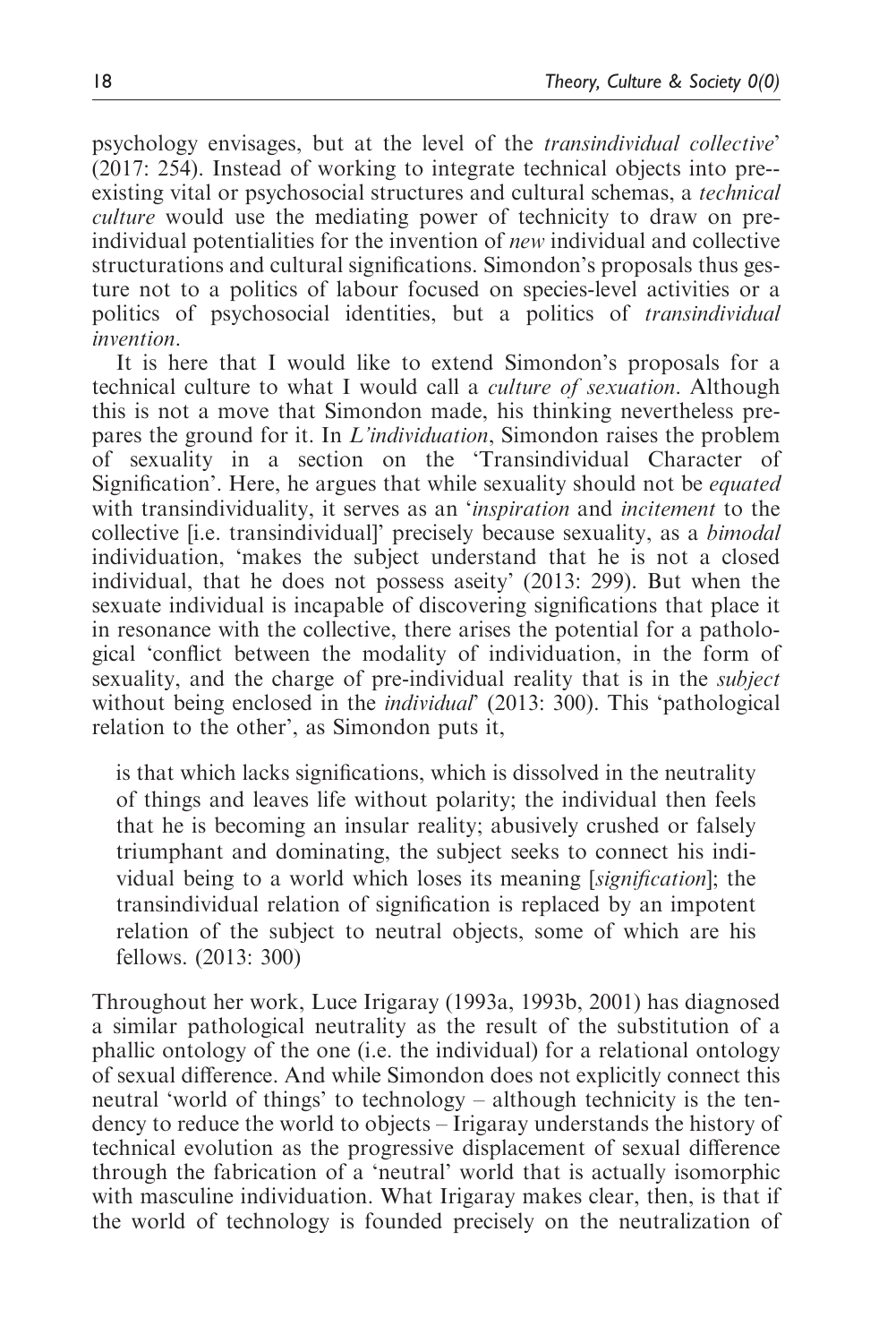sexual difference, then what Simondon calls the 'pathological relation to the other' – that without transindividual signification – is the most common one available to us within our prevailing cultural system. In this system, sexuality is largely grasped in terms of a technical Scientia sexualis in which it is 'approached in such a roundabout fashion, through animal ecology, the sexhood of plants, the more or less pathological language of our cells, the sex of our chromosomes, of our brain, etc.' (Irigaray, 1993b: 179). This, I think, explains why much queer-feminist thinking about the radical transformation of sex is dominated by a technoscientific imaginary. Thus, to the degree that a 'technical culture' remains at the level of neutral technical objects, it actually blocks one route to future transindividual invention (indeed the only 'inspiration' to the collective that Simondon names as such).

But instead of leaving sexuality as just another neutral *object* of technical apparatuses without any cultural significance, sexuation could be amplified through technical invention and stabilized in a new sexuate culture. This would require a shift in emphasis from imagining the potentiality of sex(uality) on the basis of what technics can do to grasping sexuation as a *source* of and incitement to invention. As sexuate, we are traversed by an inhuman dynamism that exceeds any form of our hominization – vital, psychosocial, technical, cultural – and that places us in touch with the apeiron with which we are charged. And in a world dominated by technical neutrality, the transindividual significance of sexuality largely remains to be invented. Such invention should not be mistaken as merely a change in representations or symbolic forms. Rather, for Simondon, the true operation of invention constitutes a transformation of what it means to be 'human' at every level:

Everything takes place as if the corporeal schema of the human species had been modified, as if it had dilated, and received new dimensions; the order of magnitude changes, the perceptual grid is broadened and differentiated; new schemas of intelligibility are developed ... it is a matter of incorporation, which, on the collective level, is functionally equivalent to the appearance of a new vital form. (2015: 21)

The amplification of sexuation through transindividual acts of invention would therefore amount to the becoming of sexuality itself. Such a becoming would be both evolutionary and revolutionary, surpassing existing vital and social normativities to institute entirely new individual and collective structures, functions, and relations. But as a bimodal individuation that limits each individual's potential, the future becoming of sexuality can *only* take place relationally with the sexuate other(s). Here is where any potential sexuate culture necessarily meets what Irigaray has called an 'ethics of sexual difference' (Irigaray, 1993; Seely, 2016). In such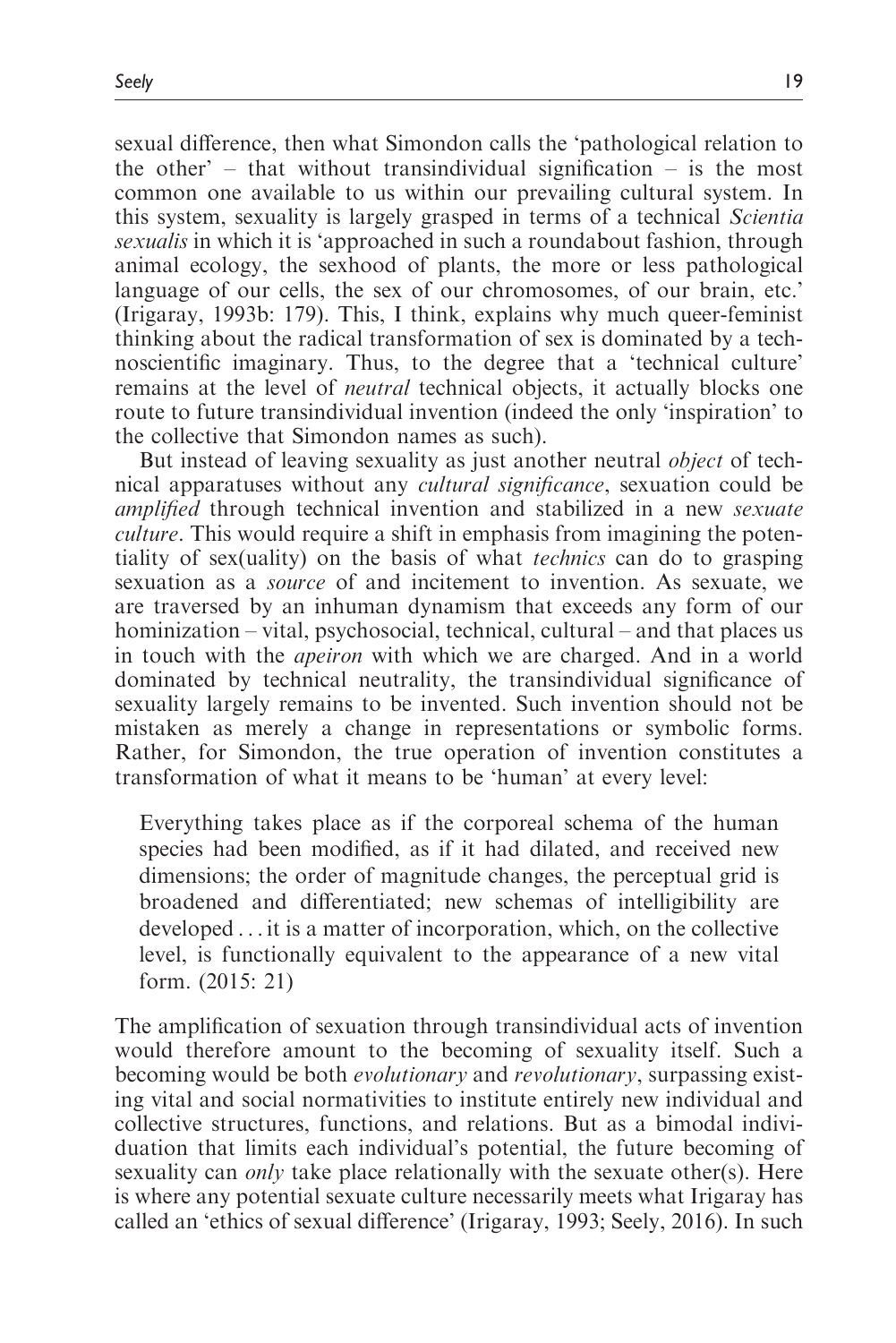a transindividual culture of sexuation, following Simondon's ethics, sex would take place not 'between' individuals, but through them, with each individual amplifying the sexuate becoming of the other(s) and of sexuality itself. And in this way, I think that what Simondon says of the technical act – as a neutral act of 'man' – must be all the more true of the *relational* act of sexuate invention: it 'is a wager, a trial, an acceptance of danger; it conveys the capacity to evolve, and represents the strongest and most concrete chance of evolving ever granted to humanity' (2015: 19).

#### Acknowledgements

The material in this essay was several years in the making and owes much to many people, especially Liz Grosz, to whom it is dedicated. Thanks also to Luce Irigaray, Ed Cohen, Drucilla Cornell, Hasana Sharp, Chloe Taylor, Rebecca Hill, Emma Bianchi, PhiloSOPHIA: A Continental Feminist Society, the Luce Irigaray Circle, my cohort in the 2013 Luce Irigaray Seminar, and six very helpful reviewers with TCS (particularly one very challenging reader whose feedback pushed the essay further than I could have imagined).

### ORCID iD

Stephen D. Seely **D** <https://orcid.org/0000-0001-9711-5100>

# **Notes**

- 1. As it was drafted prior to the English translations of Simondon's texts, this essay was written using the French versions with the translations given here being my own. Citations have subsequently been made consistent with the published English translation of Du mode d'existence des objets techniques. Translations from *L'individuation* remain mine.
- 2. While Simondon's concept of pre-individual being draws considerably from quantum physics, he is always careful not to reduce the pre-individual to a quantum state because, as unphased and unstructured, the pre-individual is 'pre-physical' (see Simondon, 2013: 327). The philosophical antecedent of Simondon's pre-individual is the pre-Socratic thinking of 'nature' or 'being' as physis, particularly Anaximander who understood the ultimate reality of physis as apeiron (unlimited, boundless) (see Simondon, 2013: 357–8). Indeed, throughout L'individuation, 'nature' and apeiron are often used as synonyms for pre-individual being. While several of Simondon's commenters focus on the relation of the pre-individual to quantum physics, Elizabeth Grosz situates it in a long philosophical history of 'incorporeality' (see Grosz, 2017: 169–208).
- 3. In fact, Simondon says that a 'true individual' exists only insofar as it is coupled with its milieu, or its 'system of individuation'; otherwise it is actually an 'individuated being', the result of individuation (2013: 62). A crystal, for instance, is therefore only an individual during the process of individuation in relation to its pre-individual conditions; the detached crystal after the process of crystallization is a 'relic of individuation' (2013: 233).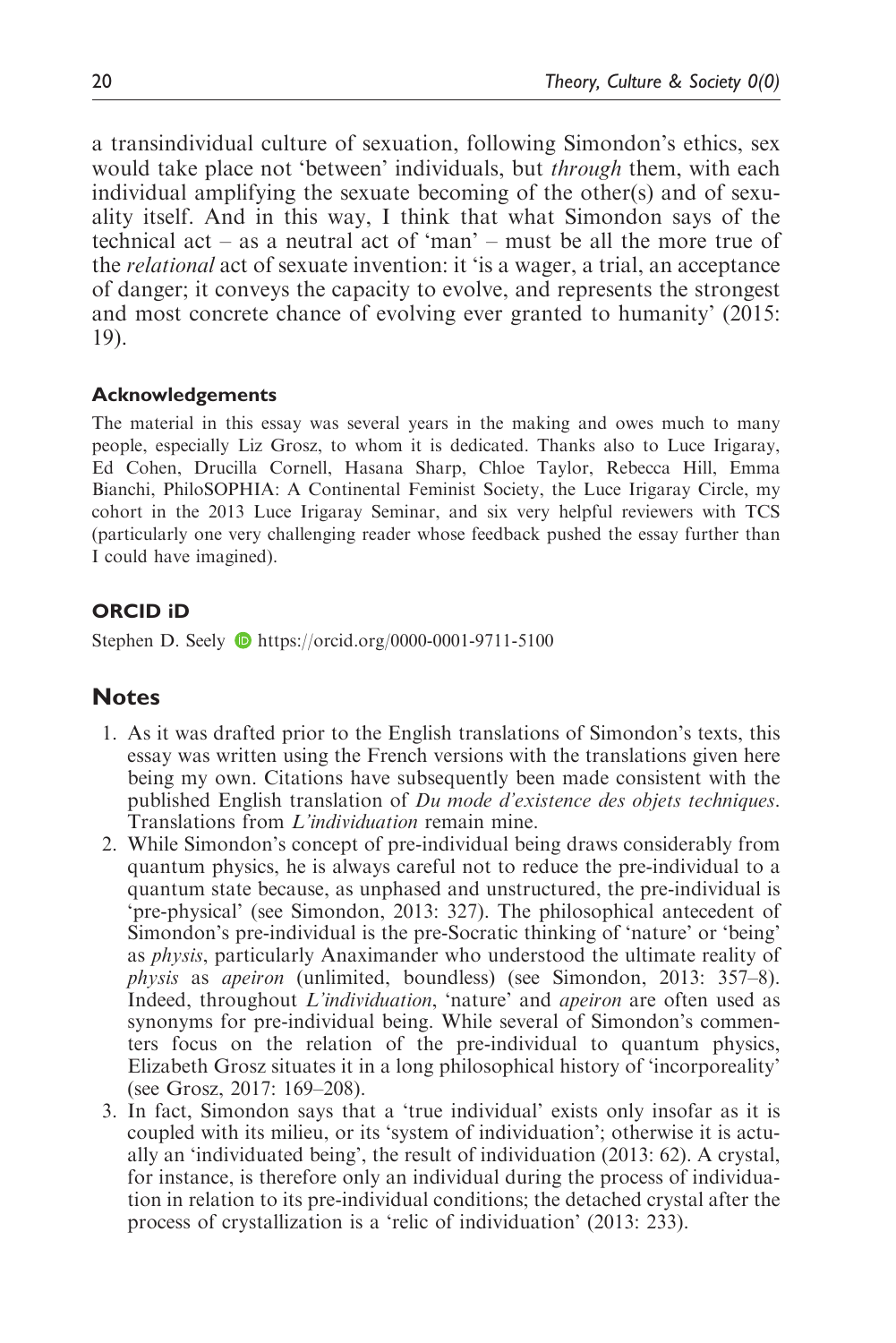- 4. For an argument about how Simondon's concept of polyphasic individuation might enrich feminist theorizations of identity, see Grosz (2012).
- 5. See Myra Hird's (2004) interesting work on bacterial and fungal sexes, which draws much from Margulis. I strongly disagree, however, with her extension of the multiplicity of sexes in such living forms to humans.
- 6. In his discussion of different modes of reproduction, Simondon characteristically rejects any substantialism, both as a monism in which the entire individual is 'hereditary substance' (as in Etienne Rabaud) and the somagerm dualism of August Weismann. For Simondon, the gametes are 'elementary individuals' that are 'comparable to the smallest living units that can exist in an autonomous state', although very limited in time and space and only in highly complex bio-chemical conditions (2013: 182). In this way, Simondon tempers the dichotomy between 'sexual' and 'asexual' reproduction, because in all reproduction there is 'a passage through a phase of elementary individuation'. Spermatogenesis and oogenesis are elementary individuations that produce sexuate elementary individuals because the pre-individual potentiality from which they come, carried as it is by sexuate individuals, is sexuate. In budding, on the other hand, elementary individuation occurs when part of the colony breaks off to start a new colony: this elementary individual (the polyp) is not sexuate because the pre-individual reality from which it comes (the colony) is not sexuate.
- 7. Because both individualization and personalization are transductive processes of establishing communication between different domains or phases of the individual (from the pre-individual to the transindividual), there is no direct, linear connection between how an individual's sexuality is propagated through its corporeal-psychic structures and functions to its personality. Such a polyphasic notion might be quite useful to trans theory.
- 8. The phrase 'techno-symbolic milieu' is Andrea Bardin's (2015: 174) for the 'envelope' of technical objects and symbols, as distinct from the organic milieu. Simondon's account of the passage from the vital milieu through technics to 'culture' is extremely complicated and never definitively presented as such. This section of the essay therefore draws substantially on Bardin's careful systematic reconstruction, which situates Simondon's theory of technicity in relation to his later lecture series, 'Imagination et invention', as well as to numerous supplementary texts (mostly compiled in the volume Sur la technique) and the influence of thinkers like André Leroi-Gourhan (see Bardin, 2015: esp. Part III).
- 9. Once again, not all (or even most) interactions between individuals constitute (trans)individuation and thus it is entirely possible for social functions to take place at the level of pre-existing technics and symbols in interindividual interactions that do not produce new psychic and collective structures or significations. Because the human milieu is both vital and techno-symbolic, continuing to live among existing technics and symbols is tantamount to operation at a purely vital level. Simondon believes that while the symbolic function tends toward normative stabilization in the specific social group that gave rise to it (analogous to vital normativity), technicity is a tendency toward invention because it crosses both vital and social normativities to encounter the outside of the existing techno-symbolic envelope and institute a new mediation with the world (see Bardin, 2015).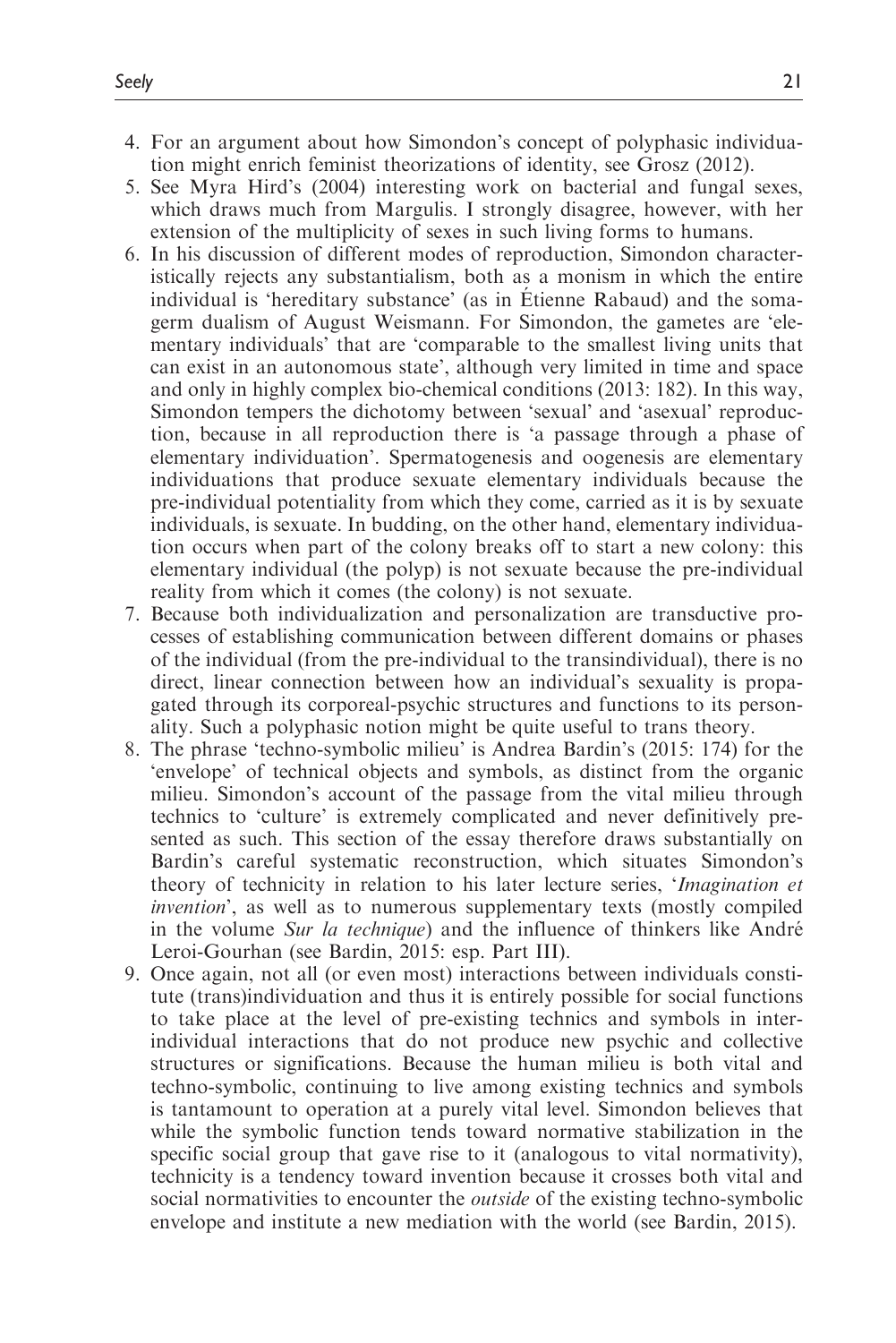- 10. In L'individuation, Simondon defines a 'mould' as a 'dispositif for producing an information that is always the same with each moulding' (2013: 57), which, I think, is a particularly illuminating way of understanding the 'disciplinary' or 'orthopaedic' dispositif of sexuality as described by both Foucault and Lacan.
- 11. In this sense, Judith Butler's Gender Trouble (1990) can be read not as a prescription to resist disciplinary sexual norms through gender plasticity, but as a descriptive account of what happens when the disciplinary societies shift to control societies and power operates more by permanent modulation than by orthopaedic moulding, i.e. the spaces of confinement that acted as factories for moulding the sexed body in the disciplinary societies have been displaced by the constant, compulsory, auto-fabrication of 'gender'.
- 12. As Bardin (2015: 233) writes, 'If there is in general at all levels: physical, biological, psychic, and collective – an excess, a surplus of the ''operation'' over the ''structure'' ... and if this surplus cannot be eliminated precisely because it constitutes the structure itself, Simondon's philosophy authorises the reformulation of the relation between the social structure and political action in terms of an ''internal excess'' characterising social systems.'

### **References**

- Bardin, Andrea (2015) Epistemology and Political Philosophy in Gilbert Simondon: Individuation, Technics, Social Systems. London: Springer.
- Barthélémy, Jean-Hughes (2009) Du mort qui sasait le vif: Simondonian ontology today, trans. Justin Clemens. Parrhesia 7: 28–35.
- Butler, Judith (1990) Gender Trouble: Feminism and the Subversion of Identity. New York: Routledge.
- Combes, Muriel (2013) Gilbert Simondon and the Philosophy of the Individual, trans. Thomas La Marre. Cambridge, MA: MIT Press.
- Deleuze, Gilles (1992) Postscript on the societies of control. October 59: 3–7.
- Foucault, Michel (1990) The History of Sexuality, Volume 1: An Introduction, trans. Robert Hurley. New York: Vintage.
- Foucault, Michel (1994) Dits et écrits, 1954–1988: Tome III: 1976–1979. Paris: Éditions Gallimard.
- Freud, Sigmund (1990) Three Essays on the Theory of Sexuality, trans. James Strachey. New York: Basic.
- Grosz, Elizabeth (2012) Identity and individuation: Some feminist reflections. In: De Boever, Arne, Murray, Alex, Roffe, Jon and Woodward, Ashley (eds) Gilbert Simondon: Being and Technology. Edinburgh: Edinburgh University Press, pp. 37–56.
- Grosz, Elizabeth (2017) The Incorporeal: Ontology, Ethics, and the Limits of Materialism. Durham, NC: Duke University Press.
- Guchet, Xavier (2012) Technology, sociology, humanism: Simondon and the problem of the human sciences, trans. Mark Hayward. SubStance 41(3): 76–92.
- Harvey, Olivia, Popowski, Tamara & Sullivan, Carol (2008) Individuation and feminism: A commentary on Gilbert Simondon's 'The genesis of the individual'. Australian Feminist Studies 23(55): 101–112.
- Hird, Myra (2004) Naturally queer. Feminist Theory 5(1): 85–89.